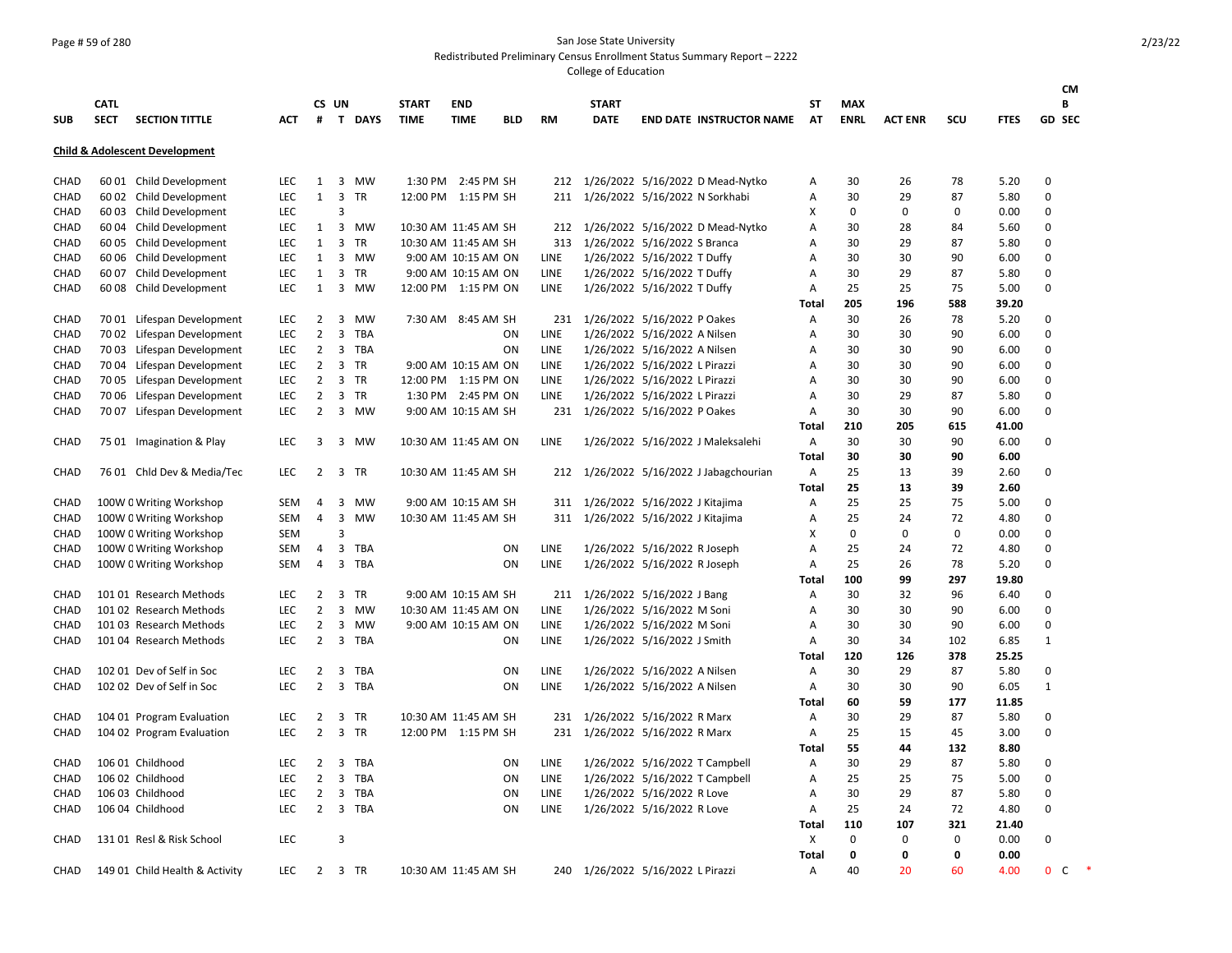## Page # 60 of 280 San Jose State University

Redistributed Preliminary Census Enrollment Status Summary Report – 2222

|             |             |                                |            |                |                |            |              |                      |            |             |              |                                           |                   |                   |                     |                   |              | <b>CM</b>                                            |
|-------------|-------------|--------------------------------|------------|----------------|----------------|------------|--------------|----------------------|------------|-------------|--------------|-------------------------------------------|-------------------|-------------------|---------------------|-------------------|--------------|------------------------------------------------------|
|             | <b>CATL</b> |                                |            |                | CS UN          |            | <b>START</b> | <b>END</b>           |            |             | <b>START</b> |                                           | ST                | <b>MAX</b>        |                     |                   |              | B                                                    |
| <b>SUB</b>  | <b>SECT</b> | <b>SECTION TITTLE</b>          | ACT        | #              |                | T DAYS     | <b>TIME</b>  | <b>TIME</b>          | <b>BLD</b> | <b>RM</b>   | <b>DATE</b>  | <b>END DATE INSTRUCTOR NAME</b>           | <b>AT</b>         | <b>ENRL</b>       | <b>ACT ENR</b>      | SCU               | <b>FTES</b>  | GD SEC                                               |
| CHAD        |             | 149 02 Child Health & Activity | LEC        | $\overline{2}$ |                | 3 TR       |              | 10:30 AM 11:45 AM SH |            |             |              | 311 1/26/2022 5/16/2022 L Pirazzi         | Α                 | 30                | 12                  | 36                | 2.40         | $\ddot{\phantom{1}}$<br>$\mathsf{C}$<br>$\mathbf{0}$ |
|             |             |                                |            |                |                |            |              |                      |            |             |              |                                           | <b>Total</b>      | 70                | 32                  | 96                | 6.40         |                                                      |
| CHAD        |             | 150 01 Language Development    | LEC        | $\mathbf{2}$   |                | 3 TR       |              | 10:30 AM 11:45 AM SH |            |             |              | 211 1/26/2022 5/16/2022 J Bang            | Α                 | 30                | 27                  | 81                | 5.40         | 0                                                    |
| CHAD        |             | 150 02 Language Development    | <b>LEC</b> | 2              | $\overline{3}$ | MW         |              | 9:00 AM 10:15 AM SH  |            | 211         |              | 1/26/2022 5/16/2022 D Mead-Nytko          | A                 | 25                | 13                  | 39                | 2.60         | $\mathbf 0$                                          |
| CHAD        |             | 150 03 Language Development    | LEC        |                | 3              |            |              |                      |            |             |              |                                           | X                 | $\mathbf 0$       | 0                   | 0                 | 0.00         | $\mathbf 0$                                          |
| CHAD        |             | 150 04 Language Development    | LEC        | $\overline{2}$ |                | 3 MW       |              | 10:30 AM 11:45 AM SH |            | 315         |              | 1/26/2022 5/16/2022 T O'Donnell-Johnson   | Α                 | 25                | 25                  | 75                | 5.00         | 0                                                    |
| CHAD        |             | 150 05 Language Development    | <b>LEC</b> | $\overline{2}$ |                | 3 TR       |              | 4:00 PM 5:15 PM ON   |            | <b>LINE</b> |              | 1/26/2022 5/16/2022 L Lasman              | Α                 | 30                | 28                  | 84                | 5.60         | 0                                                    |
|             |             |                                |            |                |                |            |              |                      |            |             |              |                                           | <b>Total</b>      | 110               | 93                  | 279               | 18.60        |                                                      |
| CHAD        |             | 151 01 Literacy Development    | LEC        | 2              | 3              | <b>TR</b>  |              | 7:30 AM 8:45 AM SH   |            | 315         |              | 1/26/2022 5/16/2022 T O'Donnell-Johnson   | A                 | 30                | 22                  | 66                | 4.40         | 0                                                    |
| CHAD        |             | 151 02 Literacy Development    | LEC        | $\overline{2}$ |                | 3 TR       |              | 9:00 AM 10:15 AM SH  |            | 315         |              | 1/26/2022 5/16/2022 T O'Donnell-Johnson A |                   | 30                | 29                  | 87                | 5.80         | $\mathbf 0$                                          |
|             |             |                                |            |                |                |            |              |                      |            |             |              |                                           | <b>Total</b>      | 60                | 51                  | 153               | 10.20        |                                                      |
| CHAD        |             | 152 01 ECE Curriculum          | <b>LEC</b> | 2              |                | 3 MW       |              | 9:00 AM 10:15 AM SH  |            | 315         |              | 1/26/2022 5/16/2022 T O'Donnell-Johnson   | A                 | 30                | 29                  | 87                | 5.80         | 0                                                    |
|             |             |                                |            |                |                |            |              |                      |            |             |              |                                           | <b>Total</b>      | 30                | 29                  | 87                | 5.80         |                                                      |
| CHAD        |             | 157 01 Program Management      | LEC        | $\overline{2}$ |                | 3 MW       |              | 10:30 AM 11:45 AM ON |            | <b>LINE</b> |              | 1/26/2022 5/16/2022 D Izenstark           | Α                 | 30                | 32                  | 96                | 6.40         | 0                                                    |
| CHAD        |             | 157 02 Program Management      | LEC        |                | 3              |            |              |                      |            |             |              |                                           | X                 | 0                 | $\Omega$            | 0                 | 0.00         | 0                                                    |
|             |             |                                |            |                |                |            |              |                      |            |             |              |                                           | <b>Total</b>      | 30                | 32                  | 96                | 6.40         |                                                      |
| CHAD        |             | 158 01 Community Practicum     | <b>LEC</b> | 2              |                | 3 W        |              | 9:00 AM 9:50 AM ON   |            | <b>LINE</b> |              | 1/26/2022 5/16/2022 D Izenstark           | Α                 | 30                | 37                  | 37                | 7.40         | 0                                                    |
| CHAD        |             | 158 02 Community Practicum     | LAB        | 15             | $\overline{0}$ | <b>TBA</b> |              |                      |            |             |              | 1/26/2022 5/16/2022 D Izenstark           | $\overline{A}$    | 30                | 37                  | 74                | 0.00         | $\mathbf 0$                                          |
|             |             |                                |            |                |                |            |              |                      |            |             |              |                                           | <b>Total</b>      | 60                | 74                  | 111               | 7.40         |                                                      |
| CHAD        |             | 159 01 K-8 Practicum           | LEC        |                | 3              |            |              |                      |            |             |              |                                           | X                 | $\mathbf 0$       | $\mathbf 0$         | $\mathbf 0$       | 0.00         | 0                                                    |
| CHAD        |             | 159 02 K-8 Practicum           | LAB        |                | $\Omega$       |            |              |                      |            |             |              |                                           | X                 | $\mathbf 0$       | 0                   | $\mathbf 0$       | 0.00         | $\mathbf 0$                                          |
| <b>CHAD</b> |             | 159 03 K-8 Practicum           | <b>LEC</b> | 2              | 3 <sub>T</sub> |            |              | 1:30 PM 2:20 PM ON   |            | <b>LINE</b> |              | 1/26/2022 5/16/2022 R Marx                | Α                 | 30                | 39                  | 39                | 7.80         | $\mathbf 0$                                          |
| <b>CHAD</b> |             | 159 04 K-8 Practicum           | LAB        | 15             |                | 0 TBA      |              |                      | ON         | <b>LINE</b> |              | 1/26/2022 5/16/2022 R Marx                | A                 | 30                | 39                  | 78                | 0.00         | $\mathbf 0$                                          |
|             |             |                                |            |                |                |            |              |                      |            |             |              |                                           | Total             | 60                | 78                  | 117               | 7.80         |                                                      |
| CHAD        |             | 160 01 ECE Practicum           | LEC        | 2              | $\overline{3}$ | R          |              | 3:30 PM 4:20 PM SH   |            | 239         |              | 1/26/2022 5/16/2022 J Foster              | Α                 | 30                | 33                  | 33                | 6.60         | 0                                                    |
| CHAD        |             | 160 02 ECE Practicum           | LAB        | 15             |                | 0 MW       |              | 8:45 AM 11:45 AM CCB |            | 118         |              | 1/26/2022 5/16/2022 J Foster              | Α                 | 6                 | 6                   | 12                | 0.00         | 0                                                    |
| CHAD        |             | 160 03 ECE Practicum           | LAB        | 15             | 0              | <b>TR</b>  |              | 8:45 AM 11:45 AM CCB |            | 118         |              | 1/26/2022 5/16/2022 J Foster              | A                 | 6                 | 5                   | 10                | 0.00         | 0                                                    |
| CHAD        |             | 160 04 ECE Practicum           | LAB        | 15             | 0              | MW         |              | 12:15 PM 3:15 PM CCB |            | 118         |              | 1/26/2022 5/16/2022 J Foster              | Α                 | 5                 | 6                   | 12                | 0.00         | $\mathbf 0$                                          |
| CHAD        |             | 160 05 ECE Practicum           | LAB        | 15             | 0              | TR         |              | 12:15 PM 3:15 PM CCB |            | 118         |              | 1/26/2022 5/16/2022 J Foster              | Α                 | 5                 | $\overline{7}$      | 14                | 0.00         | 0                                                    |
| CHAD        |             | 160 06 ECE Practicum           | LAB        | 15             |                | 0 MW       |              | 8:40 AM 11:40 AM SH  |            | 1170        |              | 1/26/2022 5/16/2022 J Fraser              | Α                 | $\overline{4}$    | 5<br>$\overline{4}$ | 10<br>8           | 0.00         | 0                                                    |
| CHAD        |             | 160 07 ECE Practicum           | LAB        | 15             |                | 0 TR       |              | 8:40 AM 11:40 AM SH  |            | 1170        |              | 1/26/2022 5/16/2022 J Fraser              | A                 | $\overline{4}$    |                     |                   | 0.00         | $\mathbf 0$                                          |
| <b>CHAD</b> |             | 161 01 ECE Administration      | LEC        |                | 3              |            |              |                      |            |             |              |                                           | Total             | 60<br>$\mathbf 0$ | 66<br>0             | 99<br>$\mathbf 0$ | 6.60         | 0                                                    |
| CHAD        |             |                                | LEC        | 3              | $\overline{3}$ | TBA        |              |                      | ON         | LINE        |              |                                           | X                 | 30                | 36                  | 108               | 0.00<br>7.20 | 0                                                    |
|             |             | 161 02 ECE Administration      |            |                |                |            |              |                      |            |             |              | 1/26/2022 5/16/2022 M Conroy              | Α<br><b>Total</b> | 30                | 36                  | 108               | 7.20         |                                                      |
| CHAD        |             | 162 01 Culture & Dev           | <b>LEC</b> | 2              | 3              | TBA        |              |                      | ON         | LINE        |              | 1/26/2022 5/16/2022 A Shah                | $\overline{A}$    | 30                | 31                  | 93                | 6.25         | $\mathbf{1}$                                         |
| CHAD        |             | 162 02 Culture & Dev           | LEC        | $\overline{2}$ |                | 3 TBA      |              |                      | ON         | LINE        |              | 1/26/2022 5/16/2022 A Shah                | Α                 | 30                | 31                  | 93                | 6.20         | $\mathbf 0$                                          |
|             |             |                                |            |                |                |            |              |                      |            |             |              |                                           | Total             | 60                | 62                  | 186               | 12.45        |                                                      |
| CHAD        |             | 163 01 Adolescent Dev          | LEC        | $\overline{2}$ |                | 3 TR       |              | 1:30 PM 2:45 PM ON   |            | LINE        |              | 1/26/2022 5/16/2022 K Tsai                | Α                 | 30                | 29                  | 87                | 5.80         | 0                                                    |
| CHAD        |             | 163 02 Adolescent Dev          | LEC        | $\overline{2}$ |                | 3 TR       |              | 12:00 PM 1:15 PM SH  |            | 313         |              | 1/26/2022 5/16/2022 S Kaul                | Α                 | 25                | 12                  | 36                | 2.40         | 0                                                    |
| CHAD        |             | 163 03 Adolescent Dev          | <b>LEC</b> | $\overline{2}$ |                | 3 TR       |              | 12:00 PM 1:15 PM ON  |            | <b>LINE</b> |              | 1/26/2022 5/16/2022 K Tsai                | $\overline{A}$    | 30                | 29                  | 87                | 5.80         | $\mathbf 0$                                          |
|             |             |                                |            |                |                |            |              |                      |            |             |              |                                           | Total             | 85                | 70                  | 210               | 14.00        |                                                      |
| CHAD        |             | 164 01 Contemporary Parent     | LEC        | 2              | $\overline{3}$ | TBA        |              |                      | ON         | LINE        |              | 1/26/2022 5/16/2022 J Maleksalehi         | Α                 | 30                | 32                  | 96                | 6.40         | 0                                                    |
| CHAD        |             | 164 02 Contemporary Parent     | LEC        | $\overline{2}$ |                | 3 TBA      |              |                      | ON         | <b>LINE</b> |              | 1/26/2022 5/16/2022 A Shah                | Α                 | 30                | 31                  | 93                | 6.20         | 0                                                    |
| CHAD        |             | 164 03 Contemporary Parent     | LEC        | $\overline{2}$ | $\overline{3}$ | TR         |              | 1:30 PM 2:45 PM SH   |            | 211         |              | 1/26/2022 5/16/2022 S Kaul                | Α                 | 30                | 20                  | 60                | 4.00         | 0                                                    |
|             |             |                                |            |                |                |            |              |                      |            |             |              |                                           | <b>Total</b>      | 90                | 83                  | 249               | 16.60        |                                                      |
| CHAD        |             | 165 01 Risk & Resilience       | LEC        | 3              | 3              | R          |              | 10:30 AM 11:45 AM ON |            | LINE        |              | 1/26/2022 5/16/2022 C Pham                | Α                 | 30                | 32                  | 96                | 6.40         | 0                                                    |
| CHAD        |             | 165 02 Risk & Resilience       | LEC        | 3              |                | 3 TR       |              | 9:00 AM 10:15 AM SH  |            | 231         |              | 1/26/2022 5/16/2022 M Smith               | Α                 | 30                | 15                  | 45                | 3.00         | $\Omega$                                             |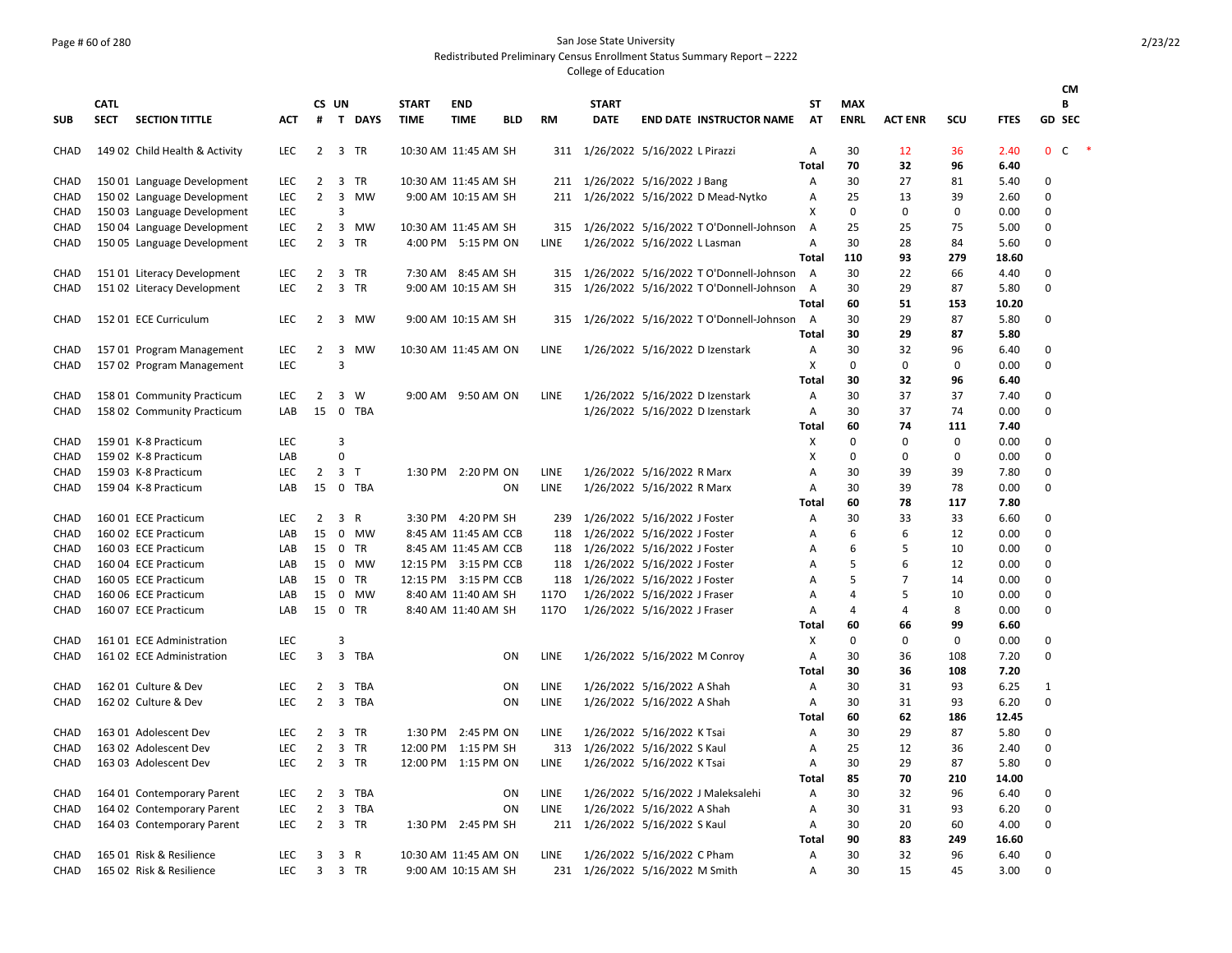## Page # 61 of 280 San Jose State University

Redistributed Preliminary Census Enrollment Status Summary Report – 2222

|            | <b>CATL</b> |                                |            |                | CS UN          |                | <b>START</b>         | <b>END</b>          |                |             | <b>START</b> |                                |                                                 | SΤ           | MAX         |                |      |             | <b>CM</b><br>B |
|------------|-------------|--------------------------------|------------|----------------|----------------|----------------|----------------------|---------------------|----------------|-------------|--------------|--------------------------------|-------------------------------------------------|--------------|-------------|----------------|------|-------------|----------------|
| <b>SUB</b> | <b>SECT</b> | <b>SECTION TITTLE</b>          | ACT        | #              |                | T DAYS         | <b>TIME</b>          | <b>TIME</b>         | <b>BLD</b>     | <b>RM</b>   | <b>DATE</b>  |                                | <b>END DATE INSTRUCTOR NAME</b>                 | AT           | <b>ENRL</b> | <b>ACT ENR</b> | SCU  | <b>FTES</b> | GD SEC         |
|            |             |                                |            |                |                |                |                      |                     |                |             |              |                                |                                                 | Total        | 60          | 47             | 141  | 9.40        |                |
| CHAD       |             | 168 01 Social Emotional Dev    | <b>LEC</b> | $\overline{2}$ |                | 3 TR           |                      | 7:30 AM 8:45 AM SH  |                | 212         |              | 1/26/2022 5/16/2022 K Hassett  |                                                 | Α            | 30          | 14             | 42   | 2.80        | 0              |
| CHAD       |             | 168 02 Social Emotional Dev    | <b>LEC</b> | $\overline{2}$ |                | 3 TR           |                      | 9:00 AM 10:15 AM SH |                | 212         |              | 1/26/2022 5/16/2022 K Hassett  |                                                 | Α            | 30          | 28             | 84   | 5.60        | 0              |
| CHAD       |             | 168 03 Social Emotional Dev    | <b>LEC</b> | $\overline{2}$ |                | 3 MW           | 12:00 PM 1:15 PM SH  |                     |                | 239         |              | 1/26/2022 5/16/2022 A Shah     |                                                 | Α            | 30          | 30             | 90   | 6.00        | 0              |
| CHAD       |             | 168 04 Social Emotional Dev    | <b>LEC</b> | 2              |                | 3 MW           | 10:30 AM 11:45 AM SH |                     |                | 239         |              | 1/26/2022 5/16/2022 A Shah     |                                                 | Α            | 30          | 30             | 90   | 6.00        | 0              |
| CHAD       |             | 168 05 Social Emotional Dev    | <b>LEC</b> | $\overline{2}$ |                | 3 TR           | 10:30 AM 11:45 AM ON |                     |                | LINE        |              |                                | 1/26/2022 5/16/2022 J Maleksalehi               | Α            | 30          | 32             | 96   | 6.40        | 0              |
|            |             |                                |            |                |                |                |                      |                     |                |             |              |                                |                                                 | Total        | 150         | 134            | 402  | 26.80       |                |
| CHAD       |             | 169 01 Child Motivation        | <b>LEC</b> | $\overline{2}$ |                | 3 TR           | 10:30 AM 11:45 AM ON |                     |                | LINE        |              | 1/26/2022 5/16/2022 R Love     |                                                 | Α            | 30          | 28             | 84   | 5.60        | 0              |
| CHAD       |             | 169 02 Child Motivation        | LEC        | 2              | $\overline{3}$ | <b>TR</b>      | 12:00 PM 1:15 PM ON  |                     |                | LINE        |              | 1/26/2022 5/16/2022 R Love     |                                                 | Α            | 30          | 27             | 81   | 5.40        | 0              |
| CHAD       |             | 169 03 Child Motivation        | <b>LEC</b> | $\overline{2}$ |                | 3 MW           | 12:00 PM 1:15 PM SH  |                     |                | 314         |              | 1/26/2022 5/16/2022 K Cross    |                                                 | A            | 30          | 32             | 96   | 6.40        | 0              |
| CHAD       |             | 169 04 Child Motivation        | <b>LEC</b> | $\overline{2}$ |                | 3 TBA          |                      |                     | ON             | LINE        |              | 1/26/2022 5/16/2022 K Cross    |                                                 | Α            | 30          | 39             | 117  | 7.85        | $\mathbf{1}$   |
|            |             |                                |            |                |                |                |                      |                     |                |             |              |                                |                                                 | Total        | 120         | 126            | 378  | 25.25       |                |
| CHAD       |             | 170 01 Cognitive Dev           | LEC        | 2              |                | 3 TR           | 12:00 PM 1:15 PM SH  |                     |                | 212         |              |                                | 1/26/2022 5/16/2022 J Jabagchourian             | Α            | 30          | 30             | 90   | 6.00        | 0              |
| CHAD       |             | 170 02 Cognitive Dev           | LEC        | $\overline{2}$ |                | 3 TR           | 1:30 PM              | 2:45 PM SH          |                | 212         |              |                                | 1/26/2022 5/16/2022 J Jabagchourian             | Α            | 30          | 28             | 84   | 5.60        | 0              |
| CHAD       |             | 170 03 Cognitive Dev           | <b>LEC</b> | $\overline{2}$ | $\overline{3}$ | MW             | 12:00 PM             | 1:15 PM ON          |                | LINE        |              | 1/26/2022 5/16/2022 M Soni     |                                                 | A            | 30          | 32             | 96   | 6.40        | 0              |
| CHAD       |             | 170 04 Cognitive Dev           | <b>LEC</b> | 2              |                | 3 MW           |                      | 1:30 PM 2:45 PM ON  |                | LINE        |              | 1/26/2022 5/16/2022 M Soni     |                                                 | Α            | 30          | 29             | 87   | 5.80        | 0              |
|            |             |                                |            |                |                |                |                      |                     |                |             |              |                                |                                                 | Total        | 120         | 119            | 357  | 23.80       |                |
| CHAD       |             | 173 01 Intant/Toddler Dev      | LEC        | 3              | $\overline{3}$ | MW             | 12:00 PM             | 1:15 PM ON          |                | LINE        |              | 1/26/2022 5/16/2022 J Fraser   |                                                 | Α            | 30          | 29             | 87   | 5.80        | 0              |
| CHAD       |             | 173 02 Intant/Toddler Dev      | <b>LEC</b> | 3              | 3              | TR             | 12:00 PM 1:15 PM ON  |                     |                | LINE        |              | 1/26/2022 5/16/2022 J Fraser   |                                                 | Α            | 30          | 29             | 87   | 5.80        | 0              |
| CHAD       |             | 173 03 Intant/Toddler Dev      | LEC        | 3              |                | 3 TBA          |                      |                     | ON             | LINE        |              | 1/26/2022 5/16/2022 J Fraser   |                                                 | Α            | 30          | 29             | 87   | 5.80        | 0              |
|            |             |                                |            |                |                |                |                      |                     |                |             |              |                                |                                                 | Total        | 90          | 87             | 261  | 17.40       |                |
| CHAD       |             | 180 01 Individual Studies      | <b>SUP</b> | 78             |                | 1 TBA          |                      |                     | ON             | LINE        |              | 1/26/2022 5/16/2022 E Slusser  |                                                 | Α            | 5           | 0              | 0    | 0.00        | 0              |
| CHAD       |             | 180 02 Individual Studies      | <b>SUP</b> |                |                | 78 3 TBA       |                      |                     | ON             | LINE        |              | 1/26/2022 5/16/2022 E Slusser  |                                                 | Α            | 5           | 0              | 0    | 0.00        | 0              |
|            |             |                                |            |                |                |                |                      |                     |                |             |              |                                |                                                 | <b>Total</b> | 10          | 0              | 0    | 0.00        |                |
| CHAD       |             | 195 01 Senior Seminar          | SEM        | 5              | 3              | TBA            |                      |                     | ON             | LINE        |              | 1/26/2022 5/16/2022 R Mathur   |                                                 | Α            | 25          | 24             | 72   | 4.80        | 0              |
| CHAD       |             | 195 02 Senior Seminar          | SEM        | 5              | 3              | TBA            |                      |                     | 0 <sub>N</sub> | LINE        |              | 1/26/2022 5/16/2022 R Mathur   |                                                 | Α            | 25          | 24             | 72   | 4.80        | $\mathbf 0$    |
| CHAD       |             | 195 03 Senior Seminar          | SEM        | 5              |                | 3 TR           | 12:00 PM 1:15 PM SH  |                     |                | 239         |              | 1/26/2022 5/16/2022 M Smith    |                                                 | Α            | 25          | 15             | 45   | 3.00        | 0              |
| CHAD       |             | 195 04 Senior Seminar          | SEM        | 5              |                | 3 TBA          |                      |                     | 0 <sub>N</sub> | LINE        |              | 1/26/2022 5/16/2022 M Smith    |                                                 | Α            | 25          | 26             | 78   | 5.20        | 0              |
| CHAD       |             | 195 05 Senior Seminar          | SEM        | 5              |                | 3 TBA          |                      |                     | ON             | LINE        |              | 1/26/2022 5/16/2022 R Mathur   |                                                 | Α            | 25          | 24             | 72   | 4.80        | 0              |
|            |             |                                |            |                |                |                |                      |                     |                |             |              |                                |                                                 | Total        | 125         | 113            | 339  | 22.60       |                |
| CHAD       |             | 199 01 ChAD Honors             | <b>SUP</b> | 78             | 1              | TBA            |                      |                     | 0 <sub>N</sub> | LINE        |              | 1/26/2022 5/16/2022 E Slusser  |                                                 | Α            | 5           | $\mathbf{1}$   | 1    | 0.07        | 0              |
| CHAD       |             | 199 02 ChAD Honors             | <b>SUP</b> | 78             |                | 3 TBA          |                      |                     | ON             | LINE        |              | 1/26/2022 5/16/2022 E Slusser  |                                                 | Α            | 5           | 0              | 0    | 0.00        | $\mathbf 0$    |
|            |             |                                |            |                |                |                |                      |                     |                |             |              |                                |                                                 | Total        | 10          | 1              | 1    | 0.07        |                |
| CHAD       |             | 260B 01Sem Ch & Adol Dev       | SEM        | 5              |                | 3 <sub>T</sub> |                      | 4:00 PM 6:45 PM SH  |                | 211         |              | 1/26/2022 5/16/2022 N Sorkhabi |                                                 | Α            | 10          | 10             | 30   | 2.50        | 10             |
|            |             |                                |            |                |                |                |                      |                     |                |             |              |                                |                                                 | Total        | 10          | 10             | 30   | 2.50        |                |
| CHAD       |             | 268 01 Sem Social Emotional    | SEM        | 5              |                | 3 R            |                      | 4:00 PM 6:45 PM ON  |                | LINE        |              | 1/26/2022 5/16/2022 K Tsai     |                                                 | Α            | 25          | 24             | 72   | 6.00        | 24             |
|            |             |                                |            |                |                |                |                      |                     |                |             |              |                                |                                                 | Total        | 25          | 24             | 72   | 6.00        |                |
| CHAD       |             | 298 01 Special Studies in ChAD | <b>SUP</b> | 78             |                | 3 TBA          |                      |                     | ON             | LINE        |              | 1/26/2022 5/16/2022 E Slusser  |                                                 | Α            | 5           | $\overline{7}$ | 21   | 1.75        | $\overline{7}$ |
|            |             |                                |            |                |                |                |                      |                     |                |             |              |                                |                                                 | Total        | 5           | 7              | 21   | 1.75        |                |
| CHAD       |             | 299 01 Master's Thesis         | <b>SUP</b> | 78             |                | 3 TBA          |                      |                     | 0 <sub>N</sub> | <b>LINE</b> |              | 1/26/2022 5/16/2022 E Slusser  |                                                 | Α            | 5           | $\overline{2}$ | 6    | 0.50        | $\overline{2}$ |
|            |             |                                |            |                |                |                |                      |                     |                |             |              |                                |                                                 | <b>Total</b> | 5           | 2              | 6    | 0.50        |                |
|            |             |                                |            |                |                |                |                      |                     |                |             |              |                                | <b>Child &amp; Adolescent Development Total</b> |              | 2390        | 2255           | 6436 | 431.42      |                |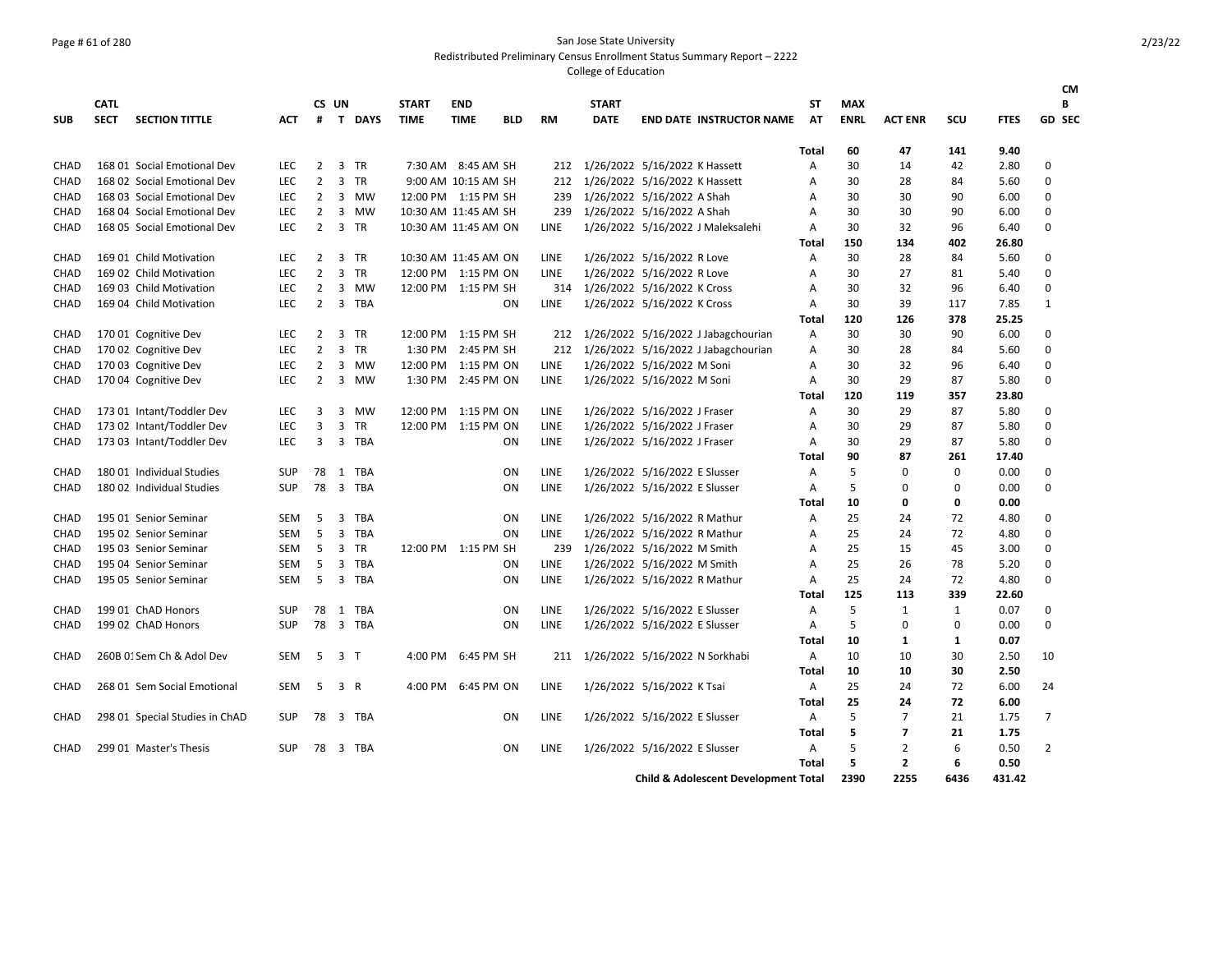## Page # 62 of 280 San Jose State University

Redistributed Preliminary Census Enrollment Status Summary Report – 2222

|             |             |                                               |            |                |                |                |                      |                      |            |           |              |                                     |                   |             |                |            |              | <b>CM</b>                  |
|-------------|-------------|-----------------------------------------------|------------|----------------|----------------|----------------|----------------------|----------------------|------------|-----------|--------------|-------------------------------------|-------------------|-------------|----------------|------------|--------------|----------------------------|
|             | <b>CATL</b> |                                               |            |                | CS UN          |                | <b>START</b>         | <b>END</b>           |            |           | <b>START</b> |                                     | <b>ST</b>         | <b>MAX</b>  |                |            |              | B                          |
| <b>SUB</b>  | <b>SECT</b> | <b>SECTION TITTLE</b>                         | <b>ACT</b> |                |                | # T DAYS       | <b>TIME</b>          | <b>TIME</b>          | <b>BLD</b> | <b>RM</b> | <b>DATE</b>  | <b>END DATE INSTRUCTOR NAME</b>     | <b>AT</b>         | <b>ENRL</b> | <b>ACT ENR</b> | <b>SCU</b> | <b>FTES</b>  | <b>GD SEC</b>              |
|             |             | <b>Communicative Disorders &amp; Sciences</b> |            |                |                |                |                      |                      |            |           |              |                                     |                   |             |                |            |              |                            |
| EDAU        |             | 170 01 Audiology Intro                        | LEC        | $\overline{2}$ |                | 3 W            |                      | 1:00 PM 3:45 PM SH   |            | 334       |              | 1/26/2022 5/16/2022 J McCullough    | Α                 | 35          | 32             | 96         | 6.40         | $\Omega$                   |
| EDAU        |             | 170 02 Audiology Intro                        | LEC        | $\overline{2}$ |                | $3 \quad W$    |                      | 4:00 PM 6:45 PM SH   |            | 120       |              | 1/26/2022 5/16/2022 E Merritt       | Α                 | 22          | 20             | 60         | 4.00         | 0                          |
|             |             |                                               |            |                |                |                |                      |                      |            |           |              |                                     | Total             | 57          | 52             | 156        | 10.40        |                            |
| EDAU        |             | 177 01 Pract Audiology                        | SUP        | 25             |                | 3 M            |                      | 9:00 AM 11:45 AM SH  |            | 412       |              | 1/26/2022 5/16/2022 E Merritt       | Α                 | 6           | 9              | 27         | 2.25         | 9                          |
| EDAU        |             | 177 02 Pract Audiology                        | <b>SUP</b> | 25             |                | 3 <sub>T</sub> |                      | 9:00 AM 11:45 AM SH  |            | 412       |              | 1/26/2022 5/16/2022 E Merritt       | Α                 | 6           | 9              | 27         | 2.10         | 6                          |
| EDAU        |             | 177 03 Pract Audiology                        | <b>SUP</b> | 25             | 3 W            |                |                      | 9:00 AM 11:45 AM SH  |            | 449       |              | 1/26/2022 5/16/2022 E Merritt       | Α                 | 6           | 6              | 18         | 1.30         | $\overline{2}$             |
|             |             |                                               |            |                |                |                |                      |                      |            |           |              |                                     | <b>Total</b>      | 18          | 24             | 72         | 5.65         |                            |
| <b>EDAU</b> |             | 273 01 Aur Rehab                              | SEM        | - 5            | 3 R            |                |                      | 5:00 PM 7:45 PM SH   |            | 346       |              | 1/26/2022 5/16/2022 E Nokes         | A                 | 20          | 20             | 60         | 5.00         | 20                         |
|             |             |                                               |            |                |                |                |                      |                      |            |           |              |                                     | Total             | 20          | 20             | 60         | 5.00         |                            |
| <b>EDSP</b> |             | 112 01 Clinical Practice Fundmtls             | SEM        | 2              |                | 3 W            |                      | 9:00 AM 11:45 AM SH  |            | 120       |              | 1/26/2022 5/16/2022 D Dewitt        | Α                 | 45          | 41             | 123        | 8.20         | $\mathbf 0$                |
| <b>EDSP</b> |             | 112 02 Clinical Practice Fundmtls             | SEM        | $\overline{2}$ |                | 3 <sub>1</sub> |                      | 4:00 PM 6:45 PM SH   |            | 120       |              | 1/26/2022 5/16/2022 D Dewitt        | Α                 | 45          | 32             | 96         | 7.40         | 20                         |
|             |             |                                               |            |                |                |                |                      |                      |            |           |              |                                     | <b>Total</b>      | 90          | 73             | 219        | 15.60        |                            |
| <b>EDSP</b> |             | 113 01 CDS Anat/Physio                        | <b>LEC</b> | 2              |                | 3 R            | 1:00 PM              | 3:45 PM SH           |            | 120       |              | 1/26/2022 5/16/2022 K Castillo      | Α                 | 40          | 31             | 93         | 6.20         | $\mathbf 0$                |
| <b>EDSP</b> |             | 113 02 CDS Anat/Physio                        | <b>LEC</b> | 2              |                | 3 R            | 4:00 PM              | 6:45 PM SH           |            | 120       |              | 1/26/2022 5/16/2022 K Castillo      | Α                 | 23          | 22             | 66         | 4.40         | $\Omega$                   |
|             |             |                                               |            |                |                |                |                      |                      |            |           |              |                                     | Total             | 63          | 53             | 159        | 10.60        |                            |
| <b>EDSP</b> |             | 120 01 CommDisorders in Children              | SEM        | 2              |                | 3 M            |                      | 1:00 PM 3:45 PM SH   |            | 433       |              | 1/26/2022 5/16/2022 C Zepecki       | Α                 | 20          | 20             | 60         | 5.00         | 20                         |
| <b>EDSP</b> |             | 120 02 CommDisorders in Children              | SEM        | $\overline{2}$ |                | $3 \, M$       |                      | 4:00 PM 6:45 PM SH   |            | 120       |              | 1/26/2022 5/16/2022 C Zepecki       | Α                 | 21          | 17             | 51         | 3.40         | $\Omega$                   |
| <b>EDSP</b> |             | 120 03 CommDisorders in Children              | SEM        | $\overline{2}$ |                | 3 R            |                      | 9:00 AM 11:45 AM SH  |            | 120       |              | 1/26/2022 5/16/2022 C Zepecki       | Α                 | 40          | 36             | 108        | 7.20         | $\mathbf 0$                |
|             |             |                                               |            |                |                |                |                      |                      |            |           |              |                                     | Total             | 81          | 73             | 219        | 15.60        |                            |
| <b>EDSP</b> |             | 162 01 Comm Dis Adults                        | <b>LEC</b> | 2              |                | 3 R            |                      | 9:00 AM 11:45 AM BBC |            | 4         |              | 1/26/2022 5/16/2022 K Castillo      | Α                 | 75          | 68             | 204        | 14.60        | 20                         |
|             |             |                                               |            |                |                |                |                      |                      |            |           |              |                                     | <b>Total</b>      | 75          | 68             | 204        | 14.60        |                            |
| <b>EDSP</b> |             | 176 01 Guided Observation                     | SEM        | 5              |                | 3 <sub>T</sub> |                      | 9:00 AM 11:45 AM SH  |            | 120       |              | 1/26/2022 5/16/2022 M McCollum      | Α                 | 40          | 32             | 96         | 6.40         | 0                          |
| <b>EDSP</b> |             | 176 02 Guided Observation                     | SEM        | 5              |                | 3 <sub>1</sub> |                      | 1:00 PM 3:45 PM SH   |            | 335       |              | 1/26/2022 5/16/2022 M McCollum      | Α                 | 20          | 19             | 57         | 4.75         | 19                         |
| <b>EDSP</b> |             | 176 03 Guided Observation                     | SEM        |                | 5 3 W          |                |                      | 1:00 PM 3:45 PM SH   |            | 120       |              | 1/26/2022 5/16/2022 M McCollum      | Α                 | 22          | 21             | 63         | 4.20         | $\mathbf 0$                |
|             |             |                                               |            |                |                |                |                      |                      |            |           |              |                                     | Total             | 82          | 72             | 216        | 15.35        |                            |
| <b>EDSP</b> |             | 177 01 Prac Sp Path                           | <b>SUP</b> |                | 3              |                |                      |                      |            |           |              |                                     | Х                 | $\mathbf 0$ | $\Omega$       | 0          | 0.00         | $\Omega$<br>$\Omega$       |
| <b>EDSP</b> |             | 177 02 Prac Sp Path                           | <b>SUP</b> | 25             |                | 3 <sub>1</sub> |                      | 9:00 AM 11:45 AM SH  |            | 213       |              | 1/26/2022 5/16/2022 C Esquivias     | Α                 | 6           | 8              | 24         | 1.60         | 0                          |
| <b>EDSP</b> |             | 177 03 Prac Sp Path                           | <b>SUP</b> | 25             | 3 W            |                |                      | 1:00 PM 3:45 PM SH   |            |           |              | 412 1/26/2022 5/16/2022 A Olson     | Α<br><b>Total</b> | 8<br>14     | 8<br>16        | 24<br>48   | 1.60<br>3.20 |                            |
| <b>EDSP</b> |             | 222 01 Sch Age Lang & Lit                     | <b>SEM</b> |                | 3              |                |                      |                      |            |           |              |                                     | X                 | 0           | 0              | $\Omega$   | 0.00         | 0                          |
| <b>EDSP</b> |             | 222 02 Sch Age Lang & Lit                     | <b>SEM</b> |                | $\overline{3}$ |                |                      |                      |            |           |              |                                     | Х                 | $\mathbf 0$ | $\mathbf 0$    | $\Omega$   | 0.00         | $\mathbf 0$                |
| <b>EDSP</b> |             | 222 03 Sch Age Lang & Lit                     | SEM        | 5              |                | 3 <sub>T</sub> |                      | 9:00 AM 11:45 AM ON  |            | LINE      |              | 1/26/2022 5/16/2022 L Lasman        | Α                 | 25          | 23             | 69         | 5.75         | 23                         |
| <b>EDSP</b> |             | 222 04 Sch Age Lang & Lit                     | SEM        | 5              | 3 F            |                |                      | 1:00 PM 3:45 PM SH   |            |           |              | 212 1/26/2022 5/16/2022 A Henderson | Α                 | 25          | 22             | 66         | 5.50         | 22                         |
|             |             |                                               |            |                |                |                |                      |                      |            |           |              |                                     | Total             | 50          | 45             | 135        | 11.25        |                            |
| <b>EDSP</b> |             | 250 01 Voice Disorders                        | SEM        | 5              |                | 3 F            |                      | 9:30 AM 12:15 PM SH  |            | 433       |              | 1/26/2022 5/16/2022 P Tsai          | Α                 | 17          | 16             | 48         | 4.00         | 16                         |
| <b>EDSP</b> |             | 250 02 Voice Disorders                        | SEM        | 5              |                | 3 F            |                      | 1:00 PM 3:45 PM SH   |            | 433       |              | 1/26/2022 5/16/2022 P Tsai          | Α                 | 17          | 17             | 51         | 4.25         | 17                         |
|             |             |                                               |            |                |                |                |                      |                      |            |           |              |                                     | Total             | 34          | 33             | 99         | 8.25         |                            |
| <b>EDSP</b> |             | 255 01 Sem Motor Spch Dis                     | SEM        | 5              |                | 3 R            |                      | 9:00 AM 11:45 AM SH  |            | 433       |              | 1/26/2022 5/16/2022 M Cuellar       | Α                 | 25          | 22             | 66         | 5.50         | 22                         |
| <b>EDSP</b> |             | 255 02 Sem Motor Spch Dis                     | SEM        | 5              |                | 3 R            |                      | 1:00 PM 3:45 PM SH   |            | 433       |              | 1/26/2022 5/16/2022 M Cuellar       | Α                 | 25          | 24             | 72         | 6.00         | 24                         |
|             |             |                                               |            |                |                |                |                      |                      |            |           |              |                                     | Total             | 50          | 46             | 138        | 11.50        |                            |
| <b>EDSP</b> |             | 260 01 Sem. Dysphagi                          | SEM        | 5              |                | 3 W            | 10:00 AM 12:45 PM SH |                      |            |           |              | 433 1/26/2022 5/16/2022 M Cuellar   | Α                 | 25          | 22             | 66         | 5.50         | 22                         |
| <b>EDSP</b> |             | 260 02 Sem. Dysphagi                          | SEM        | 5              |                | 3 W            |                      | 1:00 PM 3:45 PM SH   |            | 433       |              | 1/26/2022 5/16/2022 M Cuellar       | A                 | 25          | 23             | 69         | 5.75         | 23                         |
|             |             |                                               |            |                |                |                |                      |                      |            |           |              |                                     | Total             | 50          | 45             | 135        | 11.25        |                            |
| <b>EDSP</b> |             | 265 01 Sem Cog Dis                            | SEM        | 5              |                | 3 M            |                      | 9:00 AM 11:45 AM SH  |            | 120       |              | 1/26/2022 5/16/2022 A Schaack       | Α                 | 25          | 23             | 69         | 5.75         | $\ast$<br>23 C             |
| <b>GERO</b> |             | 265 01 Sem Cog Dis                            | SEM        | 5              |                | 3 M            |                      | 9:00 AM 11:45 AM SH  |            | 120       |              | 1/26/2022 5/16/2022 A Schaack       | Α                 | 0           | $\mathbf{0}$   | 0          | 0.00         | $\ast$<br>$\mathbf 0$<br>C |
| <b>EDSP</b> |             | 265 02 Sem Cog Dis                            | SEM        | 5              |                | 3 M            |                      | 1:00 PM 3:45 PM SH   |            |           |              | 120 1/26/2022 5/16/2022 A Schaack   | A                 | 25          | 24             | 72         | 6.00         | 24 C<br>$\ast$             |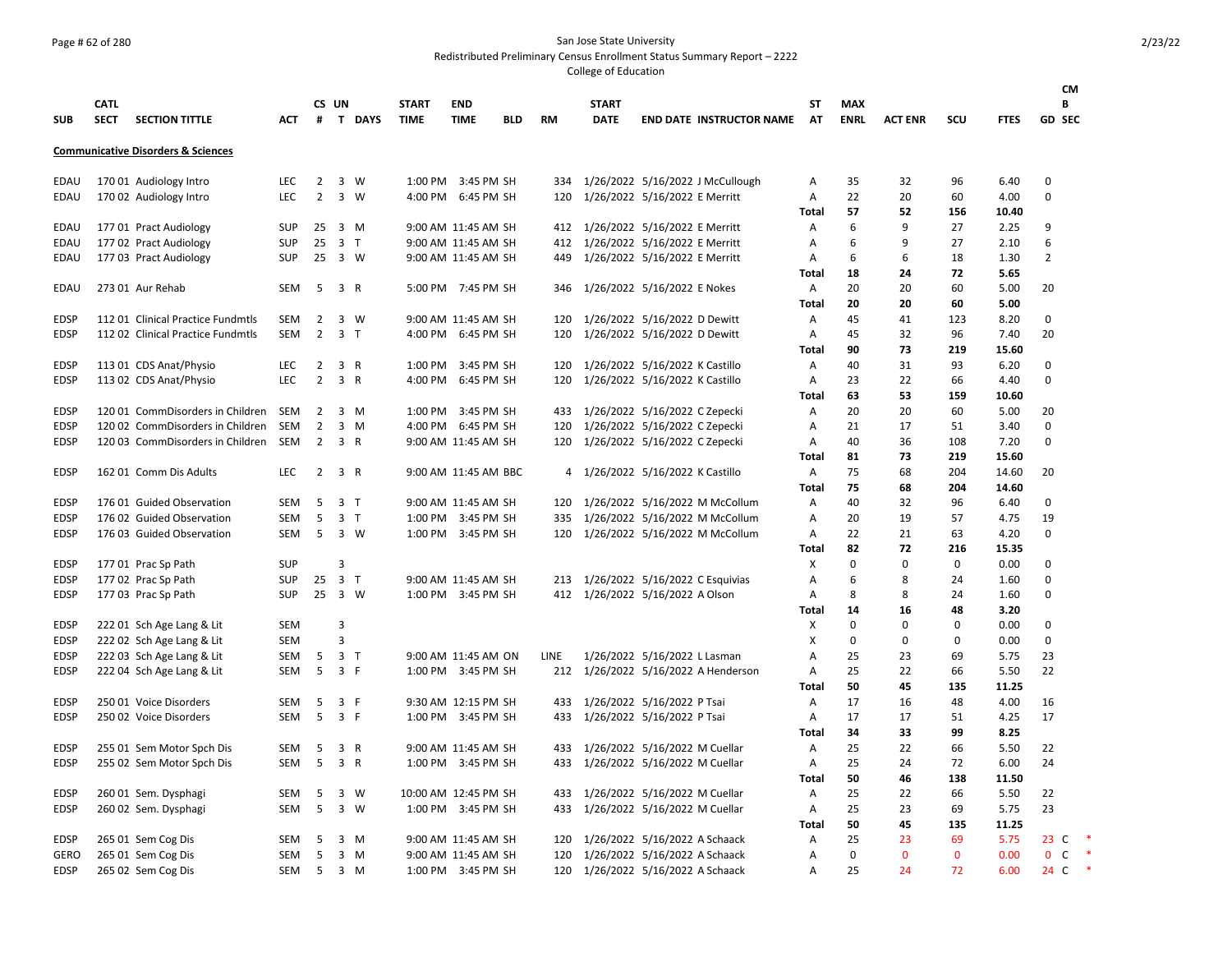## Page # 63 of 280 San Jose State University

Redistributed Preliminary Census Enrollment Status Summary Report – 2222

|             |                            |                                |            |            |                |              |                             |                           |            |           |                             |                                                     |                 |                           |                |              |             | CM             |        |
|-------------|----------------------------|--------------------------------|------------|------------|----------------|--------------|-----------------------------|---------------------------|------------|-----------|-----------------------------|-----------------------------------------------------|-----------------|---------------------------|----------------|--------------|-------------|----------------|--------|
| <b>SUB</b>  | <b>CATL</b><br><b>SECT</b> | <b>SECTION TITTLE</b>          | ACT        | CS UN<br># | T              | <b>DAYS</b>  | <b>START</b><br><b>TIME</b> | <b>END</b><br><b>TIME</b> | <b>BLD</b> | <b>RM</b> | <b>START</b><br><b>DATE</b> | <b>END DATE INSTRUCTOR NAME</b>                     | <b>ST</b><br>AT | <b>MAX</b><br><b>ENRL</b> | <b>ACT ENR</b> | SCU          | <b>FTES</b> | B<br>GD SEC    |        |
|             |                            |                                |            |            |                |              |                             |                           |            |           |                             |                                                     |                 |                           |                |              |             |                |        |
| GERO        |                            | 265 02 Sem Cog Dis             | SEM        | 5          | 3              | M            | 1:00 PM 3:45 PM SH          |                           |            | 120       |                             | 1/26/2022 5/16/2022 A Schaack                       | A               | 0                         | $\mathbf 0$    | $\mathbf{0}$ | 0.00        | $0\quad C$     | $\ast$ |
|             |                            |                                |            |            |                |              |                             |                           |            |           |                             |                                                     | <b>Total</b>    | 50                        | 47             | 141          | 11.75       |                |        |
| <b>EDSP</b> |                            | 269 01 Fld Exp PS Spa/Aud      | <b>SUP</b> | 25         | 6              | TBA          |                             |                           | ON         | LINE      |                             | 1/26/2022 5/16/2022 C Zepecki                       | Α               | 9                         | 8              | 48           | 4.00        | 8              |        |
| <b>EDSP</b> |                            | 269 02 Fld Exp PS Spa/Aud      | <b>SUP</b> | 25         | 6              | <b>TBA</b>   |                             |                           | ON         | LINE      |                             | 1/26/2022 5/16/2022 C Van Laar                      | A               | 9                         | 8              | 48           | 4.00        | 8              |        |
|             |                            |                                |            |            |                |              |                             |                           |            |           |                             |                                                     | <b>Total</b>    | 18                        | 16             | 96           | 8.00        |                |        |
| <b>EDSP</b> |                            | 276 01 Prac Adv Assess         | <b>SEM</b> |            | 3              |              |                             |                           |            |           |                             |                                                     | X               | $\Omega$                  | $\Omega$       | $\Omega$     | 0.00        | 0              |        |
| <b>EDSP</b> |                            | 276 02 Prac Adv Assess         | <b>SEM</b> | 6          | 3              | $\mathsf{T}$ | $4:00$ PM                   |                           | 6:45 PM SH | 449       |                             | 1/26/2022 5/16/2022 D Greenberg                     | A               | 6                         | 5              | 15           | 1.25        | 5              |        |
| <b>EDSP</b> |                            | 276 03 Prac Adv Assess         | SEM        | 6          | 3              | W            | 1:00 PM                     |                           | 3:45 PM SH | 449       |                             | 1/26/2022 5/16/2022 L Ramirez-steele                | Α               | 6                         |                | 21           | 1.75        | $\overline{7}$ |        |
| <b>EDSP</b> |                            | 276 04 Prac Adv Assess         | <b>SEM</b> | 6          | $\overline{3}$ | $\mathsf{R}$ | 4:00 PM                     |                           | 6:45 PM SH | 412       |                             | 1/26/2022 5/16/2022 A Tone                          | A               | 6                         | $\overline{7}$ | 21           | 1.75        | $\overline{7}$ |        |
| <b>EDSP</b> |                            | 276 05 Prac Adv Assess         | <b>SEM</b> | 6          | 3 <sub>1</sub> |              | 1:00 PM                     |                           | 3:45 PM SH | 433       |                             | 1/26/2022 5/16/2022 D Dewitt                        | A               | 6                         | 7              | 21           | 1.75        | $\overline{7}$ |        |
| <b>EDSP</b> |                            | 276 06 Prac Adv Assess         | <b>SEM</b> | 6          | $\overline{3}$ | F            | 1:00 PM                     |                           | 3:45 PM SH | 449       |                             | 1/26/2022 5/16/2022 A Schaack                       | A               | $\overline{7}$            | 7              | 21           | 1.75        | $\overline{7}$ |        |
|             |                            |                                |            |            |                |              |                             |                           |            |           |                             |                                                     | <b>Total</b>    | 31                        | 33             | 99           | 8.25        |                |        |
| <b>EDSP</b> |                            | 277 01 Adv Pract Sp            | <b>SUP</b> | 25         | 3              | M            | 4:00 PM                     |                           | 6:45 PM SH | 449       |                             | 1/26/2022 5/16/2022 D Greenberg                     | A               | 6                         | 6              | 18           | 1.50        | 6              |        |
| <b>EDSP</b> |                            | 277 02 Adv Pract Sp            | <b>SUP</b> | 25         | 3              | $\mathsf{T}$ | 12:00 PM                    |                           | 2:45 PM SH | 449       |                             | 1/26/2022 5/16/2022 C Zepecki                       | A               | 6                         | 6              | 18           | 1.50        | 6              |        |
| <b>EDSP</b> |                            | 277 03 Adv Pract Sp            | <b>SUP</b> | 25         | $\overline{3}$ | $\top$       | 4:00 PM                     |                           | 6:45 PM SH | 433       |                             | 1/26/2022 5/16/2022 A Pentland                      | A               | 6                         | $\overline{7}$ | 21           | 1.75        | $\overline{7}$ |        |
| <b>EDSP</b> |                            | 277 04 Adv Pract Sp            | <b>SUP</b> | 25         | 3              | <b>W</b>     | 4:00 PM                     |                           | 6:45 PM SH | 449       |                             | 1/26/2022 5/16/2022 C Van Laar                      | Α               | 6                         |                | 15           | 1.25        | 5              |        |
| <b>EDSP</b> |                            | 277 05 Adv Pract Sp            | SUP        | 25         | 3 R            |              | 4:00 PM                     |                           | 6:45 PM SH | 449       |                             | 1/26/2022 5/16/2022 P Tsai                          | A               | 6                         | $\overline{7}$ | 21           | 1.75        | $\overline{7}$ |        |
| <b>EDSP</b> |                            | 277 06 Adv Pract Sp            | <b>SUP</b> | 25         | 3              | - F          | 9:30 AM 12:15 PM SH         |                           |            | 449       |                             | 1/26/2022 5/16/2022 A Tone                          | А               | 6                         | 6              | 18           | 1.50        | 6              |        |
| <b>EDSP</b> |                            | 277 07 Adv Pract Sp            | <b>SUP</b> | 25         | 3 F            |              | 9:30 AM 12:15 PM SH         |                           |            | 120       |                             | 1/26/2022 5/16/2022 A Olson                         | A               | 6                         | 8              | 24           | 2.00        | 8              |        |
|             |                            |                                |            |            |                |              |                             |                           |            |           |                             |                                                     | <b>Total</b>    | 42                        | 45             | 135          | 11.25       |                |        |
| <b>EDSP</b> |                            | 278 01 Clinic Mgmt & Prac      | <b>SUP</b> | 25         | 6              | <b>TBA</b>   |                             |                           |            |           |                             | 1/26/2022 5/16/2022 A Schaack                       | A               | 9                         | 8              | 48           | 4.00        | 8              |        |
| <b>EDSP</b> |                            | 278 02 Clinic Mgmt & Prac      | <b>SUP</b> | 25         | 6              | <b>TBA</b>   |                             |                           |            |           |                             | 1/26/2022 5/16/2022 A Schaack                       | A               | 10                        | 8              | 48           | 4.00        | 8              |        |
|             |                            |                                |            |            |                |              |                             |                           |            |           |                             |                                                     | <b>Total</b>    | 19                        | 16             | 96           | 8.00        |                |        |
| <b>EDSP</b> |                            | 288 01 Seminar in AAC & ComDis | SEM        | 5          | 3 F            |              | 9:30 AM 12:15 PM SH         |                           |            | 230       |                             | 1/26/2022 5/16/2022 W Quach                         | A               | 17                        | 17             | 51           | 4.25        | 17             |        |
| <b>EDSP</b> |                            | 288 02 Seminar in AAC & ComDis | <b>SEM</b> | -5         | 3 F            |              | 1:00 PM 3:45 PM SH          |                           |            | 230       |                             | 1/26/2022 5/16/2022 W Quach                         | A               | 17                        | 16             | 48           | 4.00        | 16             |        |
|             |                            |                                |            |            |                |              |                             |                           |            |           |                             |                                                     | <b>Total</b>    | 34                        | 33             | 99           | 8.25        |                |        |
| <b>EDSP</b> |                            | 299 01 MA Thesis/Project       | <b>SUP</b> | 78         |                | 3 TBA        |                             |                           | ON         | LINE      |                             | 1/26/2022 5/16/2022 W Quach                         | A               | $\mathbf{1}$              | 1              | 3            | 0.25        | $\mathbf{1}$   |        |
|             |                            |                                |            |            |                |              |                             |                           |            |           |                             |                                                     | <b>Total</b>    | 1                         | 1              | 3            | 0.25        |                |        |
|             |                            |                                |            |            |                |              |                             |                           |            |           |                             | <b>Communicative Disorders &amp; Sciences Total</b> |                 | 879                       | 811            | 2529         | 194.00      |                |        |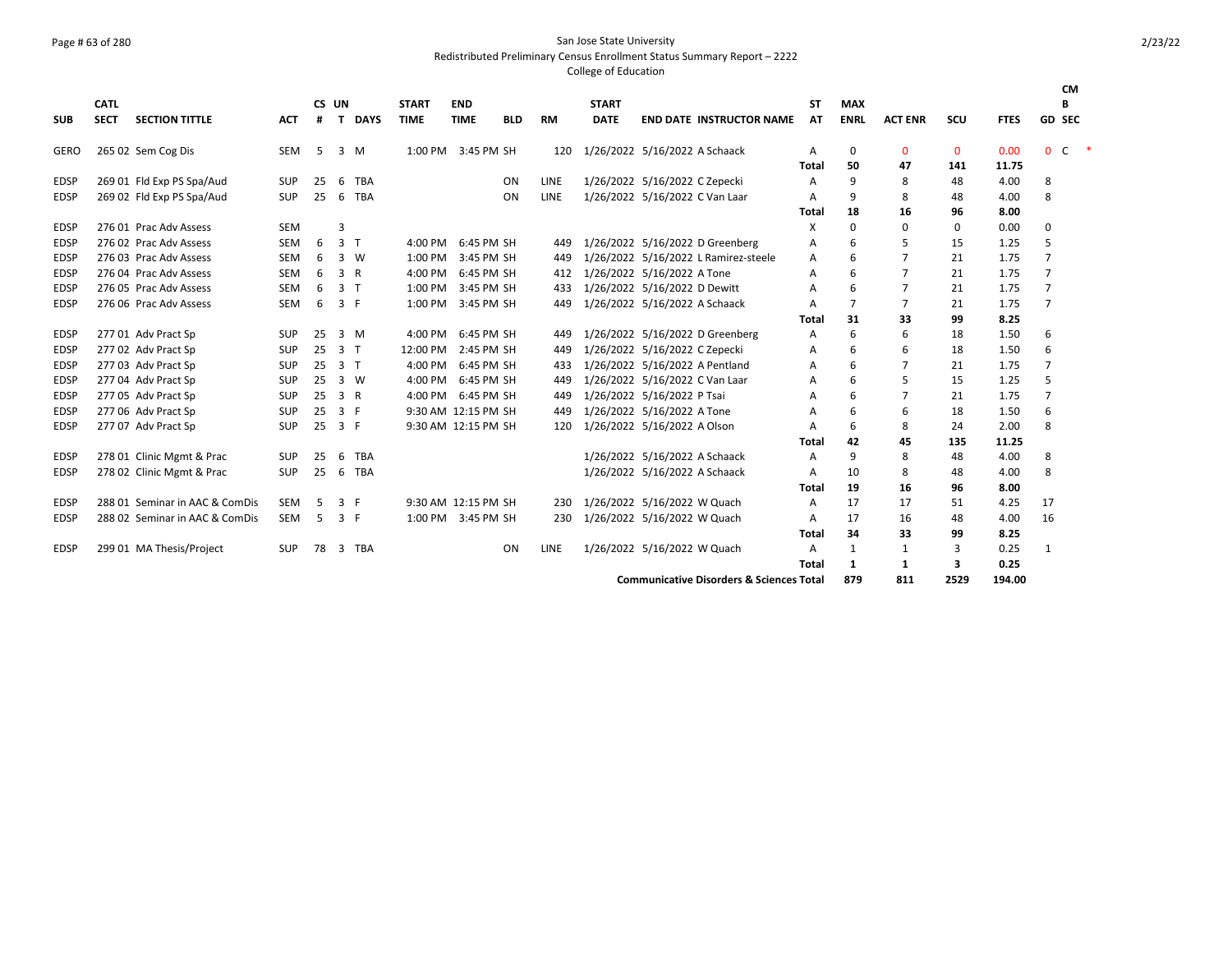## Page # 64 of 280 San Jose State University

Redistributed Preliminary Census Enrollment Status Summary Report – 2222

|                     |                            |                                                        |                          |              |                |                     |                      |                                       |            |             |              |                                                                      |              |             |                |              |               | СM             |               |
|---------------------|----------------------------|--------------------------------------------------------|--------------------------|--------------|----------------|---------------------|----------------------|---------------------------------------|------------|-------------|--------------|----------------------------------------------------------------------|--------------|-------------|----------------|--------------|---------------|----------------|---------------|
|                     | <b>CATL</b>                |                                                        |                          |              | CS UN          |                     | <b>START</b>         | <b>END</b>                            |            |             | <b>START</b> |                                                                      | <b>ST</b>    | <b>MAX</b>  |                |              |               | B              |               |
| <b>SUB</b>          | <b>SECT</b>                | <b>SECTION TITTLE</b>                                  | ACT                      | #            |                | T DAYS              | <b>TIME</b>          | <b>TIME</b>                           | <b>BLD</b> | <b>RM</b>   | <b>DATE</b>  | <b>END DATE INSTRUCTOR NAME</b>                                      | AT           | <b>ENRL</b> | <b>ACT ENR</b> | SCU          | <b>FTES</b>   | <b>GD SEC</b>  |               |
|                     | <b>Counselor Education</b> |                                                        |                          |              |                |                     |                      |                                       |            |             |              |                                                                      |              |             |                |              |               |                |               |
| <b>EDCO</b>         | 4 01                       | <b>Career Exploration</b>                              | <b>LEC</b>               | $\mathbf{1}$ |                | $3 \, M$            |                      | 9:00 AM 10:15 AM                      |            |             |              | 1/26/2022 5/16/2022                                                  | Α            | 30          | 19             | 57           | 3.80          | 0              |               |
| <b>EDCO</b>         | 402                        | Career Exploration                                     | <b>LEC</b>               | $\mathbf{1}$ |                | $3 \, M$            | 10:30 AM 11:45 AM    |                                       |            |             |              | 1/26/2022 5/16/2022                                                  | Α            | 30          | 30             | 90           | 6.00          | $\Omega$       |               |
| <b>EDCO</b>         | 4 0 4                      | Career Exploration                                     | <b>LEC</b>               | $\mathbf{1}$ |                | 3 <sub>1</sub>      |                      | 9:00 AM 10:15 AM SH                   |            |             |              | 431 1/26/2022 5/16/2022 M Burns                                      | Α            | 30          | 15             | 45           | 3.00          | $\Omega$       |               |
| <b>EDCO</b>         | 4 0 5                      | Career Exploration                                     | <b>LEC</b>               | $\mathbf{1}$ | 3 <sub>T</sub> |                     | 10:30 AM 11:45 AM SH |                                       |            |             |              | 431 1/26/2022 5/16/2022 M Burns                                      | Α            | 30          | 22             | 66           | 4.40          | $\Omega$       |               |
| EDCO                | 4 0 6                      | Career Exploration                                     | <b>LEC</b>               |              | 3              |                     |                      |                                       |            |             |              |                                                                      | X            | $\Omega$    | 0              | $\mathbf 0$  | 0.00          | $\Omega$       |               |
| <b>EDCO</b>         | 407                        | <b>Career Exploration</b>                              | <b>LEC</b>               |              | 3              |                     |                      |                                       |            |             |              |                                                                      | X            | 0           | 0              | $\mathbf 0$  | 0.00          | $\Omega$       |               |
| EDCO                | 408                        | <b>Career Exploration</b>                              | <b>LEC</b>               | 1            |                | 3 M                 | 12:00 PM 1:15 PM     |                                       |            |             |              | 1/26/2022 5/16/2022                                                  | Α            | 30          | 26             | 78           | 5.20          | $\Omega$       |               |
|                     |                            |                                                        |                          |              |                |                     |                      |                                       |            |             |              |                                                                      | Total        | 150         | 112            | 336          | 22.40         |                |               |
| <b>EDCO</b>         |                            | 180 01 Individual Studies                              | <b>SUP</b>               | 78           |                | 2 M                 |                      | 4:00 PM 5:50 PM ON                    |            | <b>LINE</b> |              | 1/26/2022 5/16/2022 M Randle                                         | Α            | 25          | 24             | 48           | 3.20          | 0              |               |
| EDCO                |                            | 180 02 Individual Studies                              | <b>SUP</b>               | 78           |                | 2 M                 |                      | 9:00 AM 10:50 AM ON                   |            | LINE        |              | 1/26/2022 5/16/2022 M Randle                                         | Α            | 25          | 19             | 38           | 2.53          | $\mathbf 0$    |               |
| <b>EDCO</b>         |                            | 180 03 Individual Studies                              | <b>SUP</b>               |              | $\overline{2}$ |                     |                      |                                       |            |             |              |                                                                      | X            | $\mathbf 0$ | $\mathbf 0$    | $\mathbf 0$  | 0.00          | $\mathbf 0$    |               |
| <b>EDCO</b>         |                            | 180 04 Individual Studies                              | <b>SUP</b>               |              | 78 2 F         |                     | 11:00 AM 12:50 PM ON |                                       |            | LINE        |              | 1/26/2022 5/16/2022 B Petersen                                       | Α            | 25          | 25             | 50           | 3.33          | $\Omega$       |               |
| <b>EDCO</b>         |                            | 180 05 Individual Studies                              | <b>SUP</b>               | 78           |                | 2 M                 | 11:00 AM 12:50 PM ON |                                       |            | <b>LINE</b> |              | 1/26/2022 5/16/2022 M Randle                                         | Α            | 25          | 21             | 42           | 2.80          | $\Omega$       |               |
| <b>EDCO</b>         |                            | 180 07 Individual Studies                              | <b>SUP</b>               | 78           |                | 2 <sub>T</sub>      |                      | 6:00 PM 7:50 PM                       |            |             |              | 1/26/2022 5/16/2022 H Mora-Torres                                    | Α            | 25          | 19             | 38           | 2.53          | $\Omega$       |               |
| EDCO                |                            | 180 08 Individual Studies                              | <b>SUP</b>               | 78           |                | 2 W                 |                      | 6:00 PM 7:50 PM ON                    |            | LINE        |              | 1/26/2022 5/16/2022 V Chapman                                        | Α            | 25          | 16             | 32           | 2.13          | $\Omega$       |               |
| <b>EDCO</b>         |                            | 180 10 Individual Studies                              | <b>SUP</b>               |              | 3              |                     |                      |                                       |            |             |              |                                                                      | X            | 0           | 0              | $\mathbf 0$  | 0.00          | $\Omega$       |               |
| EDCO                |                            | 180 11 Individual Studies                              | <b>SUP</b>               |              | 3              |                     |                      |                                       |            |             |              |                                                                      | х            | 0           | 0              | 0            | 0.00          | $\Omega$       |               |
| <b>EDCO</b>         |                            | 180 12 Individual Studies                              | <b>SUP</b>               |              | 3              |                     |                      |                                       |            |             |              |                                                                      | х            | $\Omega$    | $\Omega$       | $\mathbf 0$  | 0.00          | $\Omega$       |               |
|                     |                            |                                                        |                          |              |                |                     |                      |                                       |            |             |              |                                                                      | Total        | 150         | 124            | 248          | 16.53         |                |               |
| EDCO                |                            | 215 01 Intro to Couns                                  | <b>LEC</b>               | 3            |                | 3 M                 |                      | 4:00 PM 6:45 PM SH                    |            | 431         |              | 1/26/2022 5/16/2022 M Beach                                          | Α            | 30          | 28             | 84           | 7.00          | 28             |               |
|                     |                            |                                                        |                          |              |                |                     |                      |                                       |            |             |              |                                                                      | Total        | 30          | 28             | 84           | 7.00          |                |               |
| <b>EDCO</b>         |                            | 218 01 Couns Process                                   | <b>LEC</b>               | 3            |                | 3 M                 |                      | 7:00 PM 9:45 PM                       |            |             |              | 1/26/2022 5/16/2022 L Capizzi                                        | Α            | 30          | 26             | 78           | 6.50          | 26             |               |
|                     |                            |                                                        |                          |              |                |                     |                      |                                       |            |             |              |                                                                      | <b>Total</b> | 30          | 26             | 78           | 6.50          |                |               |
| <b>EDCO</b>         |                            | 22101 Research Couns Ed                                | <b>LEC</b>               | 3            | 3 <sub>1</sub> |                     |                      | 7:00 PM 9:45 PM                       |            |             |              | 1/26/2022 5/16/2022 M Beach                                          | Α            | 20          | 23             | 69           | 5.75          | 23             |               |
|                     |                            |                                                        |                          |              |                |                     |                      |                                       |            |             |              |                                                                      | <b>Total</b> | 20          | 23             | 69           | 5.75          |                |               |
| EDCO                |                            | 227 01 Sch Fam Comm                                    | LEC                      | 3            | 3 R            |                     |                      | 4:00 PM 6:45 PM                       |            |             |              | 1/26/2022 5/16/2022 A Uresti                                         | Α            | 30          | 17             | 51           | 4.25          | 17             |               |
|                     |                            |                                                        |                          |              |                |                     |                      |                                       |            |             |              |                                                                      | Total        | 30          | 17             | 51           | 4.25          |                |               |
| <b>EDCO</b>         |                            | 232 01 Laws & Ethics Couns                             | <b>LEC</b>               | 3            |                | 3 R                 | 4:00 PM              | 6:45 PM ON                            |            | <b>LINE</b> |              | 1/26/2022 5/16/2022 M Schekman                                       | Α            | 30          | 30             | 90           | 7.50          | 30             |               |
|                     |                            |                                                        |                          |              |                |                     |                      |                                       |            |             |              |                                                                      | Total        | 30          | 30             | 90           | 7.50          |                |               |
| <b>EDCO</b>         |                            | 244 02 Cultural Couns                                  | <b>LEC</b>               | 3            |                | 3 W                 |                      | 7:00 PM 9:45 PM SH                    |            | 444         |              | 1/26/2022 5/16/2022   Almazan                                        | Α            | 25          | 24             | 72           | 6.00          | 24             |               |
| <b>EDCO</b>         |                            | 244 03 Cultural Couns                                  | <b>LEC</b>               | 3            |                | 3 M                 |                      | 7:00 PM 9:45 PM SH                    |            | 434         |              | 1/26/2022 5/16/2022   Almazan                                        | Α            | 25          | 26             | 78           | 6.50          | 26             |               |
|                     |                            |                                                        |                          |              |                |                     |                      |                                       |            |             |              |                                                                      | <b>Total</b> | 50          | 50             | 150          | 12.50         |                |               |
| <b>EDCO</b>         |                            | 248 01 Dyn Behavior & Dev                              | <b>SEM</b>               | -5           |                | 3 R                 |                      | 7:00 PM 9:45 PM ON                    |            | LINE        |              | 1/26/2022 5/16/2022 K Phillips-Matson                                | Α            | 30          | 30             | 90           | 7.50          | 30             |               |
|                     |                            |                                                        |                          |              |                |                     |                      |                                       |            |             |              |                                                                      | Total        | 30          | 30             | 90           | 7.50          |                |               |
| <b>EDCO</b>         |                            | 266 01 Ed & Career Plan                                | <b>SEM</b>               | 5            |                | $3 \, M$            |                      | 4:00 PM 6:45 PM                       |            |             |              | 1/26/2022 5/16/2022 L Capizzi                                        | Α            | 30          | 25             | 75           | 6.25          | 25             |               |
| EDCO                |                            | 266 02 Ed & Career Plan                                | <b>SEM</b>               | 5            |                | 3 <sub>T</sub>      |                      | 7:00 PM 9:45 PM                       |            |             |              | 1/26/2022 5/16/2022 L Capizzi                                        | Α            | 30          | 25             | 75           | 6.25          | 25             |               |
|                     |                            |                                                        |                          |              |                |                     |                      |                                       |            |             |              |                                                                      | Total        | 60          | 50             | 150          | 12.50         |                |               |
| <b>EDCO</b>         |                            | 268 01 Lifespan Dev                                    | <b>LEC</b>               | 3            | $\overline{3}$ | W                   | 7:00 PM              | 9:45 PM SH                            |            | 431         |              | 1/26/2022 5/16/2022 M Schekman                                       |              | 30          | 30             | 90           | 7.50          | 30<br>- C      |               |
| <b>GERO</b>         |                            | 268 01 Lifespan Dev                                    | <b>LEC</b>               | 3            | $\overline{3}$ | W                   | 7:00 PM              | 9:45 PM SH                            |            | 431         |              |                                                                      | Α            | 0           | $\mathbf{0}$   | $\mathbf{0}$ | 0.00          | 0 <sup>o</sup> | $\rightarrow$ |
|                     |                            |                                                        |                          |              |                |                     |                      |                                       |            |             |              | 1/26/2022 5/16/2022 M Schekman                                       | Α            | 30          | 30             | 90           | 7.50          |                |               |
|                     |                            |                                                        |                          |              |                | w                   |                      |                                       |            |             |              |                                                                      | Total        |             |                |              |               |                |               |
| EDCO                |                            | 279 01 Adv Group Process                               | <b>SEM</b><br><b>SEM</b> | 5<br>5       | 3              | 3 R                 |                      | 4:00 PM 6:45 PM<br>7:00 PM 9:45 PM SH |            |             |              | 1/26/2022 5/16/2022 A Uresti                                         | Α            | 25<br>25    | 22<br>21       | 66<br>63     | 5.50          | 22<br>21       |               |
| EDCO                |                            | 279 02 Adv Group Process                               |                          |              |                |                     |                      |                                       |            |             |              | 431 1/26/2022 5/16/2022 L Roberts                                    | Α            | 50          | 43             | 129          | 5.25<br>10.75 |                |               |
|                     |                            |                                                        |                          |              |                |                     |                      |                                       |            |             |              |                                                                      | Total        |             |                |              |               |                |               |
| EDCO<br><b>EDCO</b> |                            | 282 01 Assessmt for Couns<br>282 02 Assessmt for Couns | LEC<br><b>LEC</b>        | 3<br>3       | 3              | M<br>3 <sub>1</sub> | 7:00 PM              | 9:45 PM<br>4:00 PM 6:45 PM            |            |             |              | 1/26/2022 5/16/2022 M Mann Stock<br>1/26/2022 5/16/2022 M Mann Stock | Α<br>Α       | 30<br>30    | 17<br>23       | 51<br>69     | 4.25<br>5.75  | 17<br>23       |               |
|                     |                            |                                                        |                          |              |                |                     |                      |                                       |            |             |              |                                                                      | <b>Total</b> | 60          | 40             | 120          | 10.00         |                |               |
|                     |                            |                                                        |                          |              |                |                     |                      |                                       |            |             |              |                                                                      |              |             |                |              |               |                |               |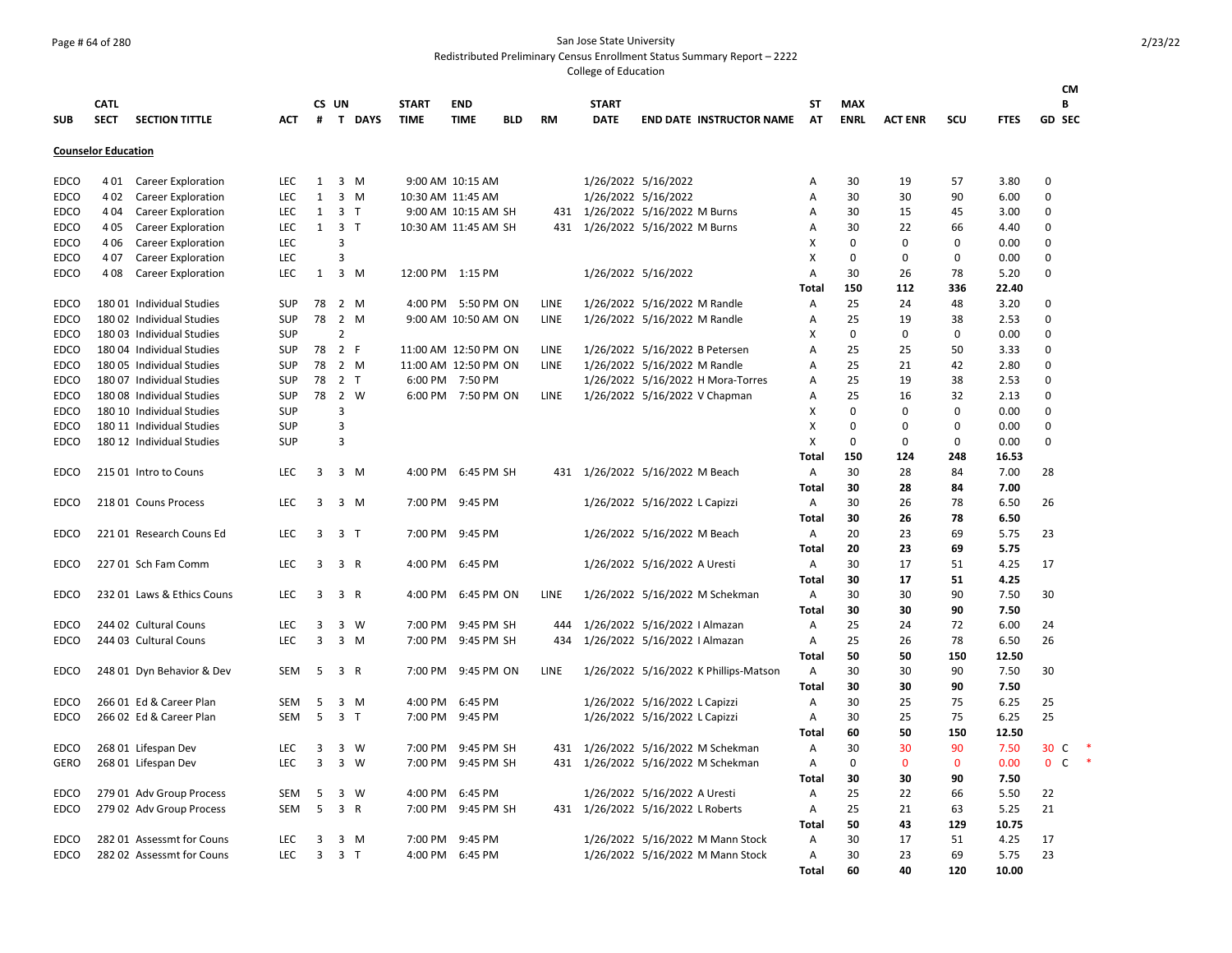## Page # 65 of 280 San Jose State University

Redistributed Preliminary Census Enrollment Status Summary Report – 2222

|             |             |                               |            |       |                         |            |              |                    |            |             |                               |                               |                                  |              |             |                |            |             | <b>CM</b> |
|-------------|-------------|-------------------------------|------------|-------|-------------------------|------------|--------------|--------------------|------------|-------------|-------------------------------|-------------------------------|----------------------------------|--------------|-------------|----------------|------------|-------------|-----------|
|             | <b>CATL</b> |                               |            | CS UN |                         |            | <b>START</b> | <b>END</b>         |            |             | <b>START</b>                  |                               |                                  | SΤ           | <b>MAX</b>  |                |            |             | В         |
| <b>SUB</b>  | <b>SECT</b> | <b>SECTION TITTLE</b>         | <b>ACT</b> | #     |                         | T DAYS     | <b>TIME</b>  | <b>TIME</b>        | <b>BLD</b> | <b>RM</b>   | <b>DATE</b>                   |                               | <b>END DATE INSTRUCTOR NAME</b>  | AT           | <b>ENRL</b> | <b>ACT ENR</b> | <b>SCU</b> | <b>FTES</b> | GD SEC    |
| <b>EDCO</b> |             | 283 01 Adv Ed Assess          | <b>SEM</b> | 5     | 3 W                     |            |              | 7:00 PM 9:45 PM ON |            | LINE        | 1/26/2022 5/16/2022 E Zepeda  |                               |                                  | Α            | 25          | 26             | 78         | 6.45        | 25        |
|             |             |                               |            |       |                         |            |              |                    |            |             |                               |                               |                                  | Total        | 25          | 26             | 78         | 6.45        |           |
| EDCO        |             | 285 01 Trauma Couns           | <b>LEC</b> | 3     | $\overline{3}$          | $\top$     | 7:00 PM      | 9:45 PM ON         |            | LINE        |                               | 1/26/2022 5/16/2022 D Hibbert |                                  | Α            | 25          | 10             | 30         | 2.50        | 10        |
|             |             |                               |            |       |                         |            |              |                    |            |             |                               |                               |                                  | <b>Total</b> | 25          | 10             | 30         | 2.50        |           |
| <b>EDCO</b> |             | 286 01 Org Change & Dev       | LEC        | 3     |                         | $3 \, M$   | 4:00 PM      | 6:45 PM SH         |            | 434         |                               |                               | 1/26/2022 5/16/2022 M Schekman   | Α            | 30          | 28             | 84         | 7.00        | 28        |
| EDCO        |             | 286 02 Org Change & Dev       | <b>LEC</b> | 3     | $\overline{3}$          | w          | 4:00 PM      | 6:45 PM SH         |            | 431         |                               |                               | 1/26/2022 5/16/2022 M Schekman   | Α            | 25          | 26             | 78         | 6.50        | 26        |
|             |             |                               |            |       |                         |            |              |                    |            |             |                               |                               |                                  | <b>Total</b> | 55          | 54             | 162        | 13.50       |           |
| <b>EDCO</b> |             | 287 01 Comp School Couns      | <b>LEC</b> | 3     | 3 <sub>1</sub>          |            | 4:00 PM      | 6:45 PM ON         |            | LINE        | 1/26/2022 5/16/2022 L Roberts |                               |                                  | Α            | 25          | 20             | 60         | 5.00        | 20        |
|             |             |                               |            |       |                         |            |              |                    |            |             |                               |                               |                                  | Total        | 25          | 20             | 60         | 5.00        |           |
| EDCO        |             | 288 01 Sem Couns Th Prac      | SEM        | 5     | 3 R                     |            | 7:00 PM      | 9:45 PM ON         |            | <b>LINE</b> | 1/26/2022 5/16/2022 S Stovall |                               |                                  | Α            | 25          | 29             | 87         | 7.25        | 29        |
|             |             |                               |            |       |                         |            |              |                    |            |             |                               |                               |                                  | <b>Total</b> | 25          | 29             | 87         | 7.25        |           |
| <b>EDCO</b> |             | 289 01 Sem Prof Couns         | <b>SEM</b> | 5     | 3 <sub>T</sub>          |            | 4:00 PM      | 6:45 PM            |            |             | 1/26/2022 5/16/2022 J Laker   |                               |                                  | Α            | 25          | 12             | 36         | 3.00        | 12        |
| EDCO        |             | 289 02 Sem Prof Couns         | <b>SEM</b> |       | 3                       |            |              |                    |            |             |                               |                               |                                  | X            | 0           | 0              | 0          | 0.00        | $\Omega$  |
|             |             |                               |            |       |                         |            |              |                    |            |             |                               |                               |                                  | <b>Total</b> | 25          | 12             | 36         | 3.00        |           |
| <b>EDCO</b> |             | 292 01 Supv Exp Couns         | <b>SUP</b> | 36    | 3                       | TBA        |              |                    | ON         | LINE        |                               | 1/26/2022 5/16/2022 J Laker   |                                  | Α            | 10          | 15             | 45         | 3.75        | 15        |
| EDCO        |             | 292 02 Supv Exp Couns         | <b>SUP</b> | 36    | $\overline{3}$          | <b>TBA</b> |              |                    | ON         | LINE        | 1/26/2022 5/16/2022 K Choi    |                               |                                  | Α            | 10          | 10             | 30         | 2.50        | 10        |
| EDCO        |             | 292 03 Supv Exp Couns         | <b>SUP</b> | 36    |                         | 3 TBA      |              |                    | <b>ON</b>  | LINE        | 1/26/2022 5/16/2022 A Uresti  |                               |                                  | A            | 10          | 9              | 27         | 2.25        | 9         |
| <b>EDCO</b> |             | 292 04 Supv Exp Couns         | <b>SUP</b> | 36    |                         | 3 TBA      |              |                    | ON         | LINE        |                               |                               | 1/26/2022 5/16/2022 M Schekman   | A            | 10          | 11             | 33         | 2.75        | 11        |
| EDCO        |             | 292 05 Supv Exp Couns         | <b>SUP</b> | 36    |                         | 3 TBA      |              |                    | ON         | LINE        | 1/26/2022 5/16/2022 L Roberts |                               |                                  | Α            | 10          | 12             | 36         | 3.00        | 12        |
| <b>EDCO</b> |             | 292 06 Supv Exp Couns         | <b>SUP</b> | 36    |                         | 3 TBA      |              |                    | ON         | LINE        |                               |                               | 1/26/2022 5/16/2022 A Gutierrez  | A            | 10          | 12             | 36         | 3.00        | 12        |
| EDCO        |             | 292 07 Supv Exp Couns         | SUP        | 36    | 3                       | TBA        |              |                    | <b>ON</b>  | LINE        | 1/26/2022 5/16/2022 E Hugo    |                               |                                  | A            | 10          | 11             | 33         | 2.70        | 10        |
| <b>EDCO</b> |             | 292 08 Supv Exp Couns         | <b>SUP</b> | 36    | 3                       | TBA        |              |                    | ON         | LINE        | 1/26/2022 5/16/2022 K Kruger  |                               |                                  | A            | 10          | 10             | 30         | 2.50        | 10        |
| <b>EDCO</b> |             | 292 09 Supv Exp Couns         | <b>SUP</b> | 36    | $\overline{3}$          | <b>TBA</b> |              |                    | ON         | LINE        | 1/26/2022 5/16/2022 L Roberts |                               |                                  | A            | 10          | 11             | 33         | 2.75        | 11        |
| EDCO        |             | 292 10 Supv Exp Couns         | <b>SUP</b> | 36    |                         | 3 TBA      |              |                    | ON         | LINE        |                               |                               | 1/26/2022 5/16/2022 A Gutierrez  | A            | 10          | 12             | 36         | 3.00        | 12        |
| EDCO        |             | 292 11 Supv Exp Couns         | SUP        | 36    | $\overline{\mathbf{3}}$ | <b>TBA</b> |              |                    | <b>ON</b>  | LINE        | 1/26/2022 5/16/2022 E Hugo    |                               |                                  | Α            | 10          | 10             | 30         | 2.50        | 10        |
| <b>EDCO</b> |             | 292 12 Supv Exp Couns         | <b>SUP</b> |       | 3                       |            |              |                    |            |             |                               |                               |                                  | X            | 0           | 0              | 0          | 0.00        | 0         |
|             |             |                               |            |       |                         |            |              |                    |            |             |                               |                               |                                  | <b>Total</b> | 110         | 123            | 369        | 30.70       |           |
| EDCO        |             | 293 01 Prac Child & Sub Abuse | <b>SEM</b> | 6     | 3 R                     |            | 4:00 PM      | 6:45 PM SH         |            | 434         | 1/26/2022 5/16/2022 A Jaffer  |                               |                                  | Α            | 25          | $\overline{7}$ | 21         | 1.75        | 7         |
|             |             |                               |            |       |                         |            |              |                    |            |             |                               |                               |                                  | Total        | 25          | $\overline{7}$ | 21         | 1.75        |           |
| <b>EDCO</b> |             | 298 01 Spec Stud Couns Ed     | <b>SUP</b> | 48    |                         | 3 TBA      |              |                    | ON         | LINE        |                               | 1/26/2022 5/16/2022 J Laker   |                                  | Α            | 10          | 10             | 30         | 2.50        | 10        |
| EDCO        |             | 298 02 Spec Stud Couns Ed     | <b>SUP</b> | 48    | $\overline{3}$          | <b>TBA</b> |              |                    | ON         | LINE        | 1/26/2022 5/16/2022 K Choi    |                               |                                  | Α            | 12          | 12             | 36         | 3.00        | 12        |
| EDCO        |             | 298 03 Spec Stud Couns Ed     | SUP        | 48    | $\overline{3}$          | TBA        |              |                    | <b>ON</b>  | LINE        | 1/26/2022 5/16/2022 M Beach   |                               |                                  | A            | 12          | 12             | 36         | 3.00        | 12        |
| EDCO        |             | 298 04 Spec Stud Couns Ed     | <b>SUP</b> | 48    |                         | 3 TBA      |              |                    | <b>ON</b>  | LINE        | 1/26/2022 5/16/2022 M Beach   |                               |                                  | A            | 12          | 15             | 45         | 3.75        | 15        |
|             |             |                               |            |       |                         |            |              |                    |            |             |                               |                               |                                  | Total        | 46          | 49             | 147        | 12.25       |           |
| EDCO        |             | 299 01 Master's Thesis        | <b>SUP</b> | 78    | $\overline{3}$          | TBA        |              |                    |            |             |                               | 1/26/2022 5/16/2022 J Laker   |                                  | Α            | 3           | 2              | 6          | 0.50        | 2         |
|             |             |                               |            |       |                         |            |              |                    |            |             |                               |                               |                                  | <b>Total</b> | 3           | $\overline{2}$ | 6          | 0.50        |           |
|             |             |                               |            |       |                         |            |              |                    |            |             |                               |                               | <b>Counselor Education Total</b> |              | 1084        | 935            | 2681       | 213.58      |           |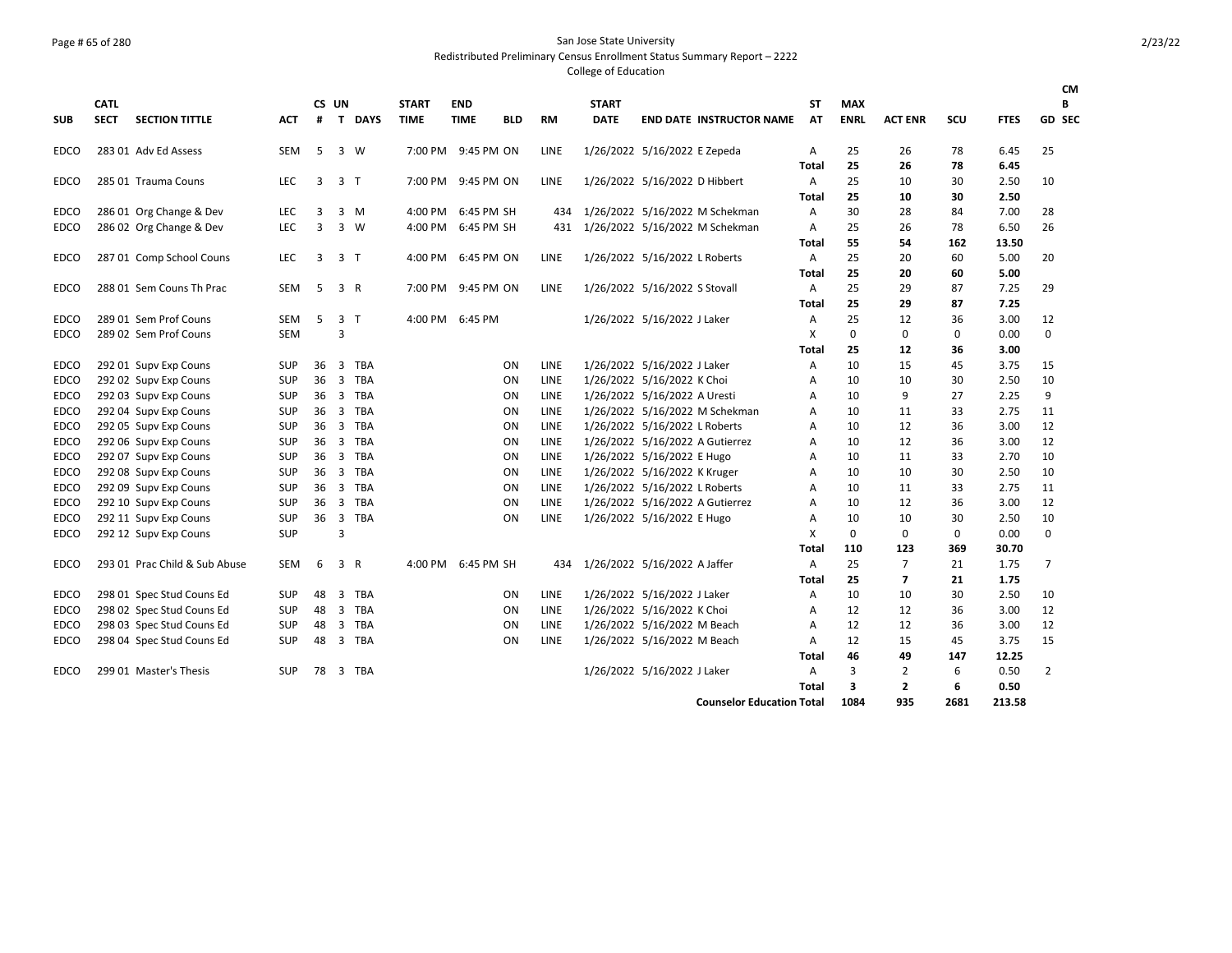## Page # 66 of 280 San Jose State University

Redistributed Preliminary Census Enrollment Status Summary Report – 2222

|            | <b>CATL</b> |                               |            | <b>CS</b>           | UN |             | <b>START</b> | <b>END</b>  |            |           | <b>START</b> |                                     | <b>ST</b> | <b>MAX</b>  |                |            |             | CМ<br>B       |  |
|------------|-------------|-------------------------------|------------|---------------------|----|-------------|--------------|-------------|------------|-----------|--------------|-------------------------------------|-----------|-------------|----------------|------------|-------------|---------------|--|
| <b>SUB</b> | <b>SECT</b> | <b>SECTION TITTLE</b>         | <b>ACT</b> |                     |    | <b>DAYS</b> | <b>TIME</b>  | <b>TIME</b> | <b>BLD</b> | <b>RM</b> | <b>DATE</b>  | <b>END DATE INSTRUCTOR NAME</b>     | AT        | <b>ENRL</b> | <b>ACT ENR</b> | <b>SCU</b> | <b>FTES</b> | <b>GD SEC</b> |  |
|            |             | <b>EdD Leadership Program</b> |            |                     |    |             |              |             |            |           |              |                                     |           |             |                |            |             |               |  |
| EDD.       |             | 501 01 Quant Analysis         | LEC        | $2 \quad 3 \quad S$ |    |             | 9:00 AM      | 1:00 PM SH  |            | 231       |              | 1/26/2022 5/16/2022 B Duckor        | A         | 19          | 15             | 45         | 3.00        | 0             |  |
|            |             |                               |            |                     |    |             |              |             |            |           |              |                                     | Total     | 19          | 15             | 45         | 3.00        |               |  |
| <b>EDD</b> |             | 535 01 Education Policy       | <b>LEC</b> | 2                   |    | 3S          | $9:00$ AM    | 4:00 PM SH  |            | 449       |              | 1/26/2022 5/16/2022 R Marachi       | A         | 18          | 18             | 54         | 3.60        | 0             |  |
|            |             |                               |            |                     |    |             |              |             |            |           |              |                                     | Total     | 18          | 18             | 54         | 3.60        |               |  |
| EDD.       |             | 591B 01 Prof Seminar II       | SEM        | -5                  |    | 3 R         | 4:30 PM      | 8:30 PM SH  |            | 414       |              | 1/26/2022 5/16/2022 B Porfilio      | A         | 19          | 14             | 42         | 2.80        | 0             |  |
|            |             |                               |            |                     |    |             |              |             |            |           |              |                                     | Total     | 19          | 14             | 42         | 2.80        |               |  |
| <b>EDD</b> |             | 591C 01 Prof Seminar III      | SEM        | -5                  |    | 3 W         | 4:00 PM      | 8:00 PM SH  |            | 213       |              | 1/26/2022 5/16/2022 E Munoz-Munoz   | A         | 18          | 18             | 54         | 3.60        | 0             |  |
|            |             |                               |            |                     |    |             |              |             |            |           |              |                                     | Total     | 18          | 18             | 54         | 3.60        |               |  |
| EDD        |             | 599 01 Dissertation           | SUP        | 25                  |    | 6 W         | 4:30 PM      | 9:45 PM SH  |            | 412       |              | 1/26/2022 5/16/2022 B Porfilio      | A         | 18          | 17             | 102        | 6.80        | 0             |  |
|            |             |                               |            |                     |    |             |              |             |            |           |              |                                     | Total     | 18          | 17             | 102        | 6.80        |               |  |
|            |             |                               |            |                     |    |             |              |             |            |           |              | <b>EdD Leadership Program Total</b> |           | 92          | 82             | 297        | 19.80       |               |  |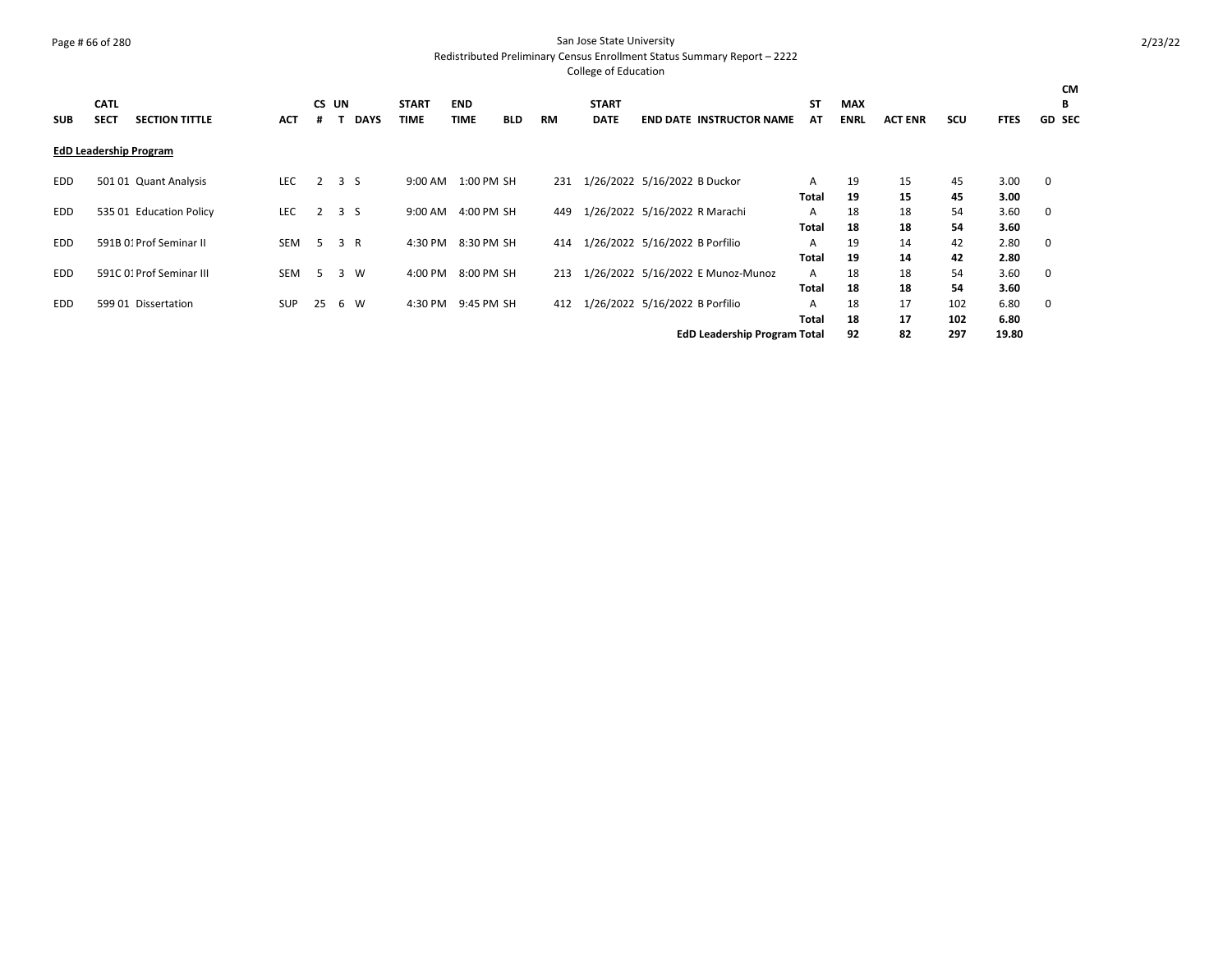## Page # 67 of 280 San Jose State University

Redistributed Preliminary Census Enrollment Status Summary Report – 2222

| <b>SUB</b>                     | <b>CATL</b><br><b>SECT</b> | <b>SECTION TITTLE</b>   | <b>ACT</b> | CS UN<br># | <b>DAYS</b> | <b>START</b><br><b>TIME</b> | <b>END</b><br><b>TIME</b> | <b>BLD</b> | <b>RM</b> | <b>START</b><br><b>DATE</b> | <b>END DATE INSTRUCTOR NAME</b>      | SΤ<br>AT    | <b>MAX</b><br><b>ENRL</b> | <b>ACT ENR</b> | scu                | <b>FTES</b>          | CМ<br>В<br><b>GD SEC</b> |
|--------------------------------|----------------------------|-------------------------|------------|------------|-------------|-----------------------------|---------------------------|------------|-----------|-----------------------------|--------------------------------------|-------------|---------------------------|----------------|--------------------|----------------------|--------------------------|
| <b>Education - All College</b> |                            |                         |            |            |             |                             |                           |            |           |                             |                                      |             |                           |                |                    |                      |                          |
| EDUC                           |                            | 80 02 Independent Study | <b>SUP</b> |            |             |                             |                           |            |           |                             | <b>Education - All College Total</b> | x.<br>Total | $\Omega$<br>0<br>0        | 0<br>0<br>0    | $\Omega$<br>0<br>0 | 0.00<br>0.00<br>0.00 | $\overline{\mathbf{0}}$  |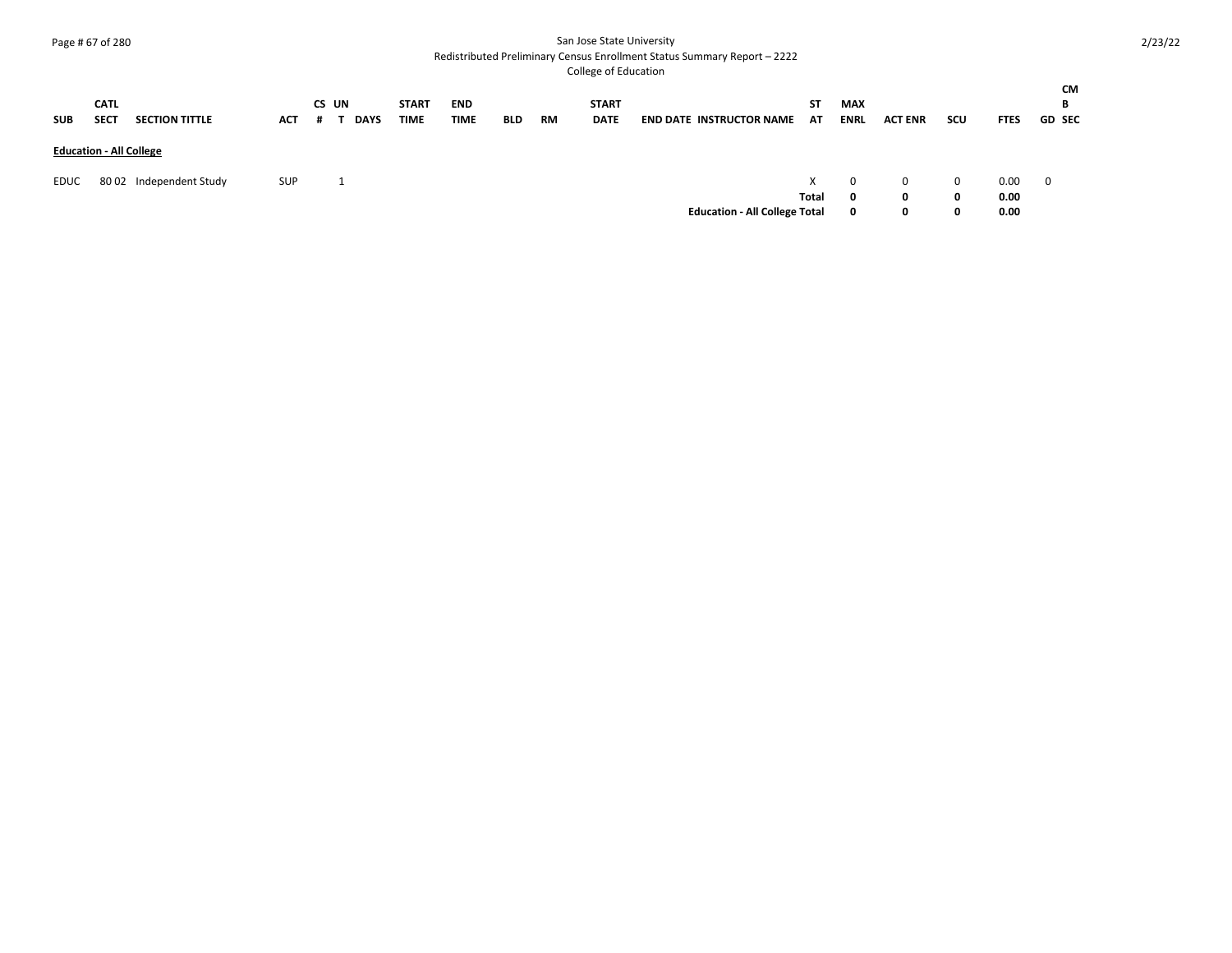## Page # 68 of 280 San Jose State University

Redistributed Preliminary Census Enrollment Status Summary Report – 2222

| <b>SUB</b> | <b>CATL</b><br><b>SECT</b>    | <b>SECTION TITTLE</b>     | <b>ACT</b> | CS UN<br># |                | <b>DAYS</b> | <b>START</b><br><b>TIME</b> | <b>END</b><br><b>TIME</b> | <b>BLD</b> | <b>RM</b>   | <b>START</b><br><b>DATE</b> |                            | <b>END DATE INSTRUCTOR NAME</b>     | <b>ST</b><br>AT | <b>MAX</b><br><b>ENRL</b> | <b>ACT ENR</b> | <b>SCU</b> | <b>FTES</b> | <b>CM</b><br>В<br><b>GD SEC</b> |
|------------|-------------------------------|---------------------------|------------|------------|----------------|-------------|-----------------------------|---------------------------|------------|-------------|-----------------------------|----------------------------|-------------------------------------|-----------------|---------------------------|----------------|------------|-------------|---------------------------------|
|            | <b>Educational Leadership</b> |                           |            |            |                |             |                             |                           |            |             |                             |                            |                                     |                 |                           |                |            |             |                                 |
| EDLD       |                               | 130 01 Antiracist Leaders | <b>LEC</b> |            | 3              |             |                             |                           |            |             |                             |                            |                                     | X               | 0                         | 0              | 0          | 0.00        | 0                               |
|            |                               |                           |            |            |                |             |                             |                           |            |             |                             |                            |                                     | Total           | 0                         | 0              | 0          | 0.00        |                                 |
| EDLD       |                               | 150 01 Comm/Lead/Justice  | SEM        | -5         | 3              | <b>MW</b>   |                             | 10:30 AM 11:45 AM SH      |            | 213         | 1/26/2022 5/16/2022 V Lacy  |                            |                                     | A               | 20                        | 13             | 39         | 2.60        | $\mathbf 0$                     |
|            |                               |                           |            |            |                |             |                             |                           |            |             |                             |                            |                                     | Total           | 20                        | 13             | 39         | 2.60        |                                 |
| EDLD       |                               | 206 01 ELS as Praxis      | <b>SEM</b> | -5         | 3 <sub>1</sub> |             | 5:00 PM                     | 7:45 PM ON                |            | LINE        |                             | 1/26/2022 5/16/2022 V Lacy |                                     | A               | 17                        | 16             | 48         | 4.00        | 16                              |
|            |                               |                           |            |            |                |             |                             |                           |            |             |                             |                            |                                     | Total           | 17                        | 16             | 48         | 4.00        |                                 |
| EDLD       |                               | 298 01 Ind Studies in ED  | <b>SUP</b> | 78         | 3              | <b>TBA</b>  |                             |                           | ON         | <b>LINE</b> |                             |                            | 1/26/2022 5/16/2022 M Burciaga      | A               | 5                         | 3              | 9          | 0.75        | 3                               |
|            |                               |                           |            |            |                |             |                             |                           |            |             |                             |                            |                                     | <b>Total</b>    | 5                         | 3              | 9          | 0.75        |                                 |
|            |                               |                           |            |            |                |             |                             |                           |            |             |                             |                            | <b>Educational Leadership Total</b> |                 | 42                        | 32             | 96         | 7.35        |                                 |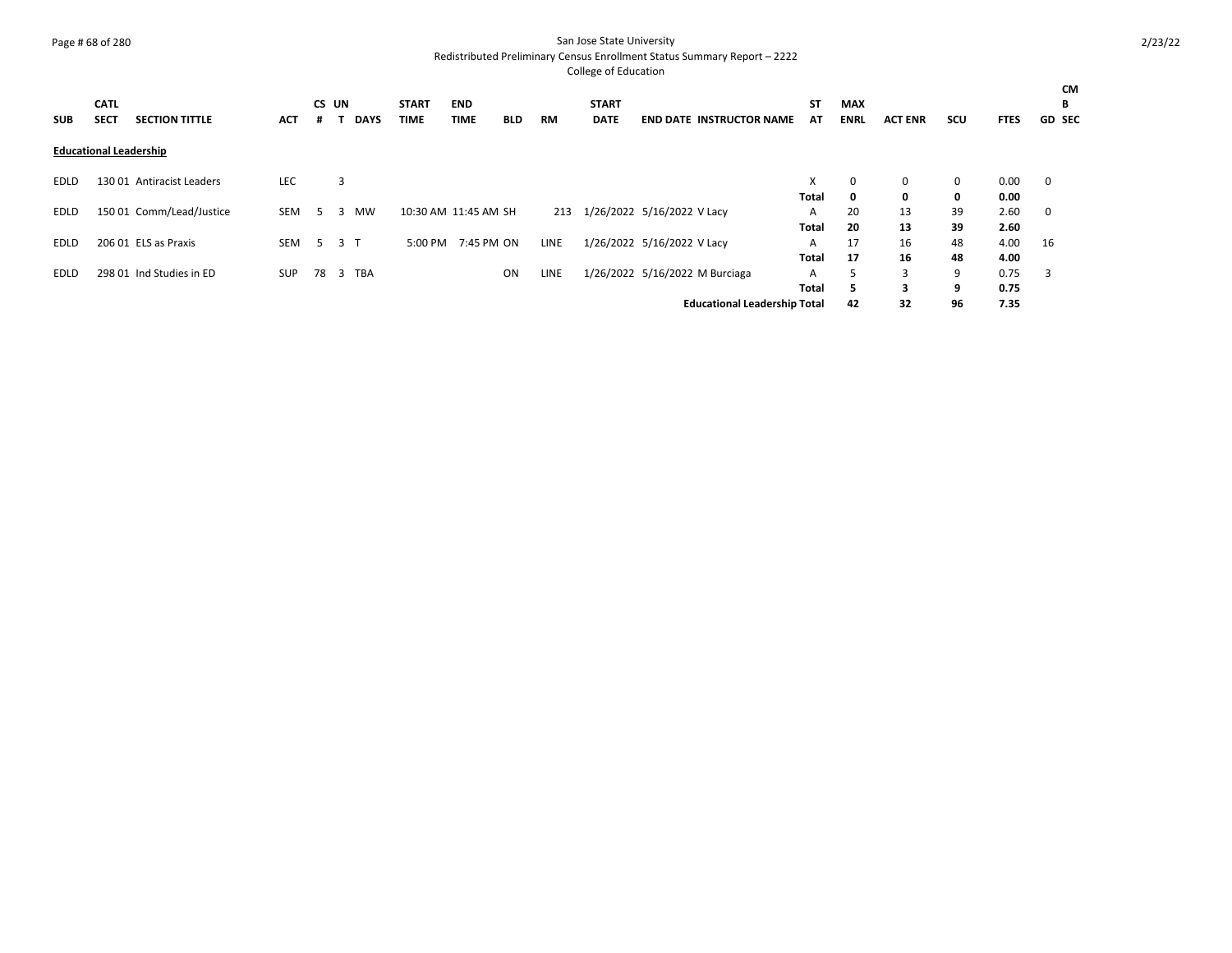## Page # 69 of 280 San Jose State University

Redistributed Preliminary Census Enrollment Status Summary Report – 2222

|                            |                          |                                                  |                   |                |                |                |              |                                  |            |              |                                  |                                                           |                                     |              |             |                |                   |              | CM                             |
|----------------------------|--------------------------|--------------------------------------------------|-------------------|----------------|----------------|----------------|--------------|----------------------------------|------------|--------------|----------------------------------|-----------------------------------------------------------|-------------------------------------|--------------|-------------|----------------|-------------------|--------------|--------------------------------|
|                            | <b>CATL</b>              |                                                  |                   |                | CS UN          |                | <b>START</b> | <b>END</b>                       |            |              | <b>START</b>                     |                                                           |                                     | ST           | <b>MAX</b>  |                |                   |              | В                              |
| <b>SUB</b>                 | <b>SECT</b>              | <b>SECTION TITTLE</b>                            | ACT               | #              |                | <b>T DAYS</b>  | <b>TIME</b>  | <b>TIME</b>                      | <b>BLD</b> | <b>RM</b>    | <b>DATE</b>                      |                                                           | <b>END DATE INSTRUCTOR NAME</b>     | AT           | <b>ENRL</b> | <b>ACT ENR</b> | SCU               | <b>FTES</b>  | GD SEC                         |
|                            | <b>Special Education</b> |                                                  |                   |                |                |                |              |                                  |            |              |                                  |                                                           |                                     |              |             |                |                   |              |                                |
| <b>EDSE</b>                |                          | 14A 01 American Sign I                           | SEM               | 4              | 3              | MW             |              | 10:30 AM 11:45 AM SH             |            | 230          |                                  | 1/26/2022 5/16/2022 E Smith                               |                                     | Α            | 30          | 30             | 90                | 6.00         | 0                              |
| <b>EDSE</b>                |                          | 14A 02 American Sign I                           | SEM               | 4              |                | 3 TR           |              | 9:00 AM 10:15 AM SH              |            | 230          |                                  | 1/26/2022 5/16/2022 E Smith                               |                                     | А            | 30          | 30             | 90                | 6.00         | 0                              |
|                            |                          |                                                  |                   |                |                |                |              |                                  |            |              |                                  |                                                           |                                     | <b>Total</b> | 60          | 60             | 180               | 12.00        |                                |
| <b>EDSE</b>                |                          | 14B 01 American Sign II                          | <b>SEM</b>        | 4              |                | 3 MW           |              | 12:00 PM 1:15 PM SH              |            | 230          |                                  | 1/26/2022 5/16/2022 E Smith                               |                                     | Α            | 30          | 27             | 81                | 5.40         | 0                              |
| <b>EDSE</b>                |                          | 14B 02 American Sign II                          | SEM               | $\overline{4}$ |                | 3 TR           |              | 10:30 AM 11:45 AM SH             |            | 230          |                                  | 1/26/2022 5/16/2022 E Smith                               |                                     | A            | 20          | 13             | 39                | 2.60         | 0                              |
|                            |                          |                                                  |                   |                |                |                |              |                                  |            |              |                                  |                                                           |                                     | Total        | 50          | 40             | 120               | 8.00         |                                |
| <b>EDSE</b>                |                          | 102 01 Sp Lng Typ/At Dev                         | <b>LEC</b>        | 2              |                | 3 W            |              | 4:00 PM 6:45 PM SH               |            | 230          |                                  |                                                           | 1/26/2022 5/16/2022 A Henderson     | Α            | 40          | 32             | 96                | 6.45         | 1                              |
| EDSE                       |                          | 102 02 Sp Lng Typ/At Dev                         | <b>LEC</b>        | $\overline{2}$ |                | 3 R            |              | 4:00 PM 6:45 PM SH               |            |              |                                  |                                                           | 230 1/26/2022 5/16/2022 A Henderson | Α            | 40          | 27             | 81                | 5.70         | 6                              |
|                            |                          |                                                  |                   |                |                |                |              |                                  |            |              |                                  |                                                           |                                     | <b>Total</b> | 80          | 59             | 177               | 12.15        |                                |
| <b>EDSE</b>                |                          | 104 01 Atypical Dev Young                        | <b>LEC</b>        |                | 3              |                |              |                                  |            |              |                                  |                                                           |                                     | X            | $\mathbf 0$ | $\mathbf 0$    | $\mathbf 0$       | 0.00         | 0                              |
|                            |                          |                                                  |                   |                |                |                |              |                                  |            |              |                                  |                                                           |                                     | <b>Total</b> | 0           | 0              | 0                 | 0.00         |                                |
| <b>EDSE</b>                |                          | 105 01 Sup Ind Plan Eval                         | <b>SUP</b>        | 25             |                | 6 R            |              | 7:00 PM 9:45 PM ON               |            | LINE         |                                  | 1/26/2022 5/16/2022 J Totter                              |                                     | Α            | 6           | 7              | 42                | 3.00         | 2                              |
| <b>EDSE</b>                |                          | 105 02 Sup Ind Plan Eval                         | <b>SUP</b>        | 25             |                | 6 R            |              | 7:00 PM 9:45 PM ON               |            | LINE         |                                  | 1/26/2022 5/16/2022 V Perkins                             |                                     | Α            | 6<br>6      | $\overline{2}$ | 12<br>$\mathbf 0$ | 0.80         | 0<br>0                         |
| <b>EDSE</b>                |                          | 105 03 Sup Ind Plan Eval                         | <b>SUP</b>        | 25             |                | 6 R            | 7:00 PM      | 9:45 PM ON                       |            | LINE         |                                  | 1/26/2022 5/16/2022                                       |                                     | Α<br>Total   | 18          | 0<br>9         | 54                | 0.00<br>3.80 |                                |
| <b>EDSE</b>                |                          | 108 01 Assmt Eval Atyp YC                        | LEC               | 3              |                | 3 M            | 4:00 PM      | 6:45 PM SH                       |            | 230          |                                  | 1/26/2022 5/16/2022 A Golloher                            |                                     | Α            | 30          | 22             | 66                | 4.55         | 3                              |
|                            |                          |                                                  |                   |                |                |                |              |                                  |            |              |                                  |                                                           |                                     | <b>Total</b> | 30          | 22             | 66                | 4.55         |                                |
| <b>EDSE</b>                |                          | 110 01 Autism                                    | <b>LEC</b>        | $\overline{2}$ |                | 3 <sub>1</sub> |              | 4:00 PM 6:45 PM SH               |            | 315          |                                  | 1/26/2022 5/16/2022 S Krishnan                            |                                     | A            | 20          | 15             | 45                | 3.05         | 1                              |
|                            |                          |                                                  |                   |                |                |                |              |                                  |            |              |                                  |                                                           |                                     | Total        | 20          | 15             | 45                | 3.05         |                                |
| <b>EDSE</b>                |                          | 115 01 Intro to Deaf Culture                     | <b>LEC</b>        | 2              |                | 3 MW           |              | 1:30 PM 2:45 PM SH               |            | 230          |                                  | 1/26/2022 5/16/2022 E Smith                               |                                     | Α            | 30          | 22             | 66                | 4.40         | 0                              |
|                            |                          |                                                  |                   |                |                |                |              |                                  |            |              |                                  |                                                           |                                     | <b>Total</b> | 30          | 22             | 66                | 4.40         |                                |
| <b>EDSE</b>                |                          | 154 01 Prac St Tch Sed                           | <b>SUP</b>        | 25             |                | 6 R            | 7:00 PM      | 9:45 PM ON                       |            | LINE         |                                  | 1/26/2022 5/16/2022 L Beto                                |                                     | Α            | 6           | $\overline{7}$ | 42                | 3.20         | 4                              |
| <b>EDSE</b>                |                          | 154 02 Prac St Tch Sed                           | <b>SUP</b>        | 25             |                | 6 R            | 7:00 PM      | 9:45 PM ON                       |            | LINE         |                                  | 1/26/2022 5/16/2022 V Perkins                             |                                     | A            | 6           | 6              | 36                | 2.70         | $\overline{3}$                 |
| <b>EDSE</b>                |                          | 154 03 Prac St Tch Sed                           | <b>SUP</b>        | 25             |                | 6 R            | 7:00 PM      | 9:45 PM ON                       |            | <b>LINE</b>  |                                  | 1/26/2022 5/16/2022                                       |                                     | A            | 6           | $\mathbf 0$    | $\mathbf 0$       | 0.00         | $\Omega$                       |
| EDSE                       |                          | 154 04 Prac St Tch Sed                           | <b>SUP</b>        | 25             | 6 R            |                |              | 7:00 PM 9:45 PM ON               |            | LINE         |                                  | 1/26/2022 5/16/2022                                       |                                     | A            | 6           | 0              | $\mathbf 0$       | 0.00         | 0                              |
|                            |                          |                                                  |                   |                |                |                |              |                                  |            |              |                                  |                                                           |                                     | <b>Total</b> | 24          | 13             | 78                | 5.90         |                                |
| <b>EDSE</b>                |                          | 180 01 Indiv Studies                             | <b>SUP</b>        |                | 3              |                |              |                                  |            |              |                                  |                                                           |                                     | X            | $\mathbf 0$ | 0              | $\Omega$          | 0.00         | 0                              |
|                            |                          |                                                  |                   |                |                |                |              |                                  |            |              |                                  |                                                           |                                     | <b>Total</b> | 0           | 0              | 0                 | 0.00         |                                |
| <b>EDSE</b>                |                          | 192A 8( Incl Supp Students                       | LEC               |                | $\overline{3}$ |                |              |                                  |            |              |                                  |                                                           |                                     | X            | $\mathbf 0$ | 0              | $\mathbf 0$       | 0.00         | 0                              |
|                            |                          |                                                  |                   |                |                |                |              |                                  |            |              |                                  |                                                           |                                     | <b>Total</b> | 0           | 0              | 0                 | 0.00         |                                |
| <b>EDSE</b>                |                          | 216A O: Rdng Lang Arts                           | <b>LEC</b>        | $\overline{3}$ |                | 3 <sub>T</sub> |              | 7:00 PM 9:45 PM SH               |            | 230          |                                  | 1/26/2022 5/16/2022 M Love                                |                                     | A            | 40          | 34             | 102               | 7.20         | 8                              |
|                            |                          |                                                  |                   |                |                |                |              |                                  |            |              |                                  |                                                           |                                     | <b>Total</b> | 40          | 34             | 102               | 7.20         |                                |
| <b>EDSE</b>                |                          | 217A 0: Dir Tchng I LH                           | SUP               | 25             | 6 R            |                |              | 7:00 PM 9:45 PM ON               |            | LINE         |                                  | 1/26/2022 5/16/2022 J Totter                              |                                     | Α            | 6<br>6      | 8              | 48                | 3.30         | 1                              |
| <b>EDSE</b><br><b>EDSE</b> |                          | 217A 0. Dir Tchng I LH<br>217A 0: Dir Tchng I LH | SUP<br><b>SUP</b> | 25<br>25       | 6 R            | 6 R            | 7:00 PM      | 9:45 PM ON<br>7:00 PM 9:45 PM ON |            | LINE<br>LINE |                                  | 1/26/2022 5/16/2022 L Beto<br>1/26/2022 5/16/2022 S Ortiz |                                     | Α<br>Α       | 6           | 8<br>3         | 48<br>18          | 3.40<br>1.30 | $\overline{2}$<br>$\mathbf{1}$ |
| <b>EDSE</b>                |                          | 217A 04 Dir Tchng I LH                           | <b>SUP</b>        | 25             | 6 R            |                |              | 7:00 PM 9:45 PM ON               |            | LINE         |                                  | 1/26/2022 5/16/2022 N Smith                               |                                     | Α            | 6           | 4              | 24                | 1.60         | 0                              |
|                            |                          |                                                  |                   |                |                |                |              |                                  |            |              |                                  |                                                           |                                     | Total        | 24          | 23             | 138               | 9.60         |                                |
| <b>EDSE</b>                |                          | 218B 8(ASD: M/M Disabilit                        | <b>LEC</b>        | 3              |                | 3 TBA          |              |                                  | ON         | LINE         |                                  | 1/26/2022 5/16/2022 S Krishnan                            |                                     | Α            | 40          | 40             | 120               | 8.70         | 14                             |
|                            |                          |                                                  |                   |                |                |                |              |                                  |            |              |                                  |                                                           |                                     | <b>Total</b> | 40          | 40             | 120               | 8.70         |                                |
| <b>EDSE</b>                |                          | 220 01 Res Sem Excep Ind                         | <b>SEM</b>        | 5              |                | 3 M            |              | 4:00 PM 6:45 PM SH               |            |              | 315 1/26/2022 5/16/2022 M Hughes |                                                           |                                     | Α            | 20          | 17             | 51                | 4.25         | 17                             |
|                            |                          |                                                  |                   |                |                |                |              |                                  |            |              |                                  |                                                           |                                     | <b>Total</b> | 20          | 17             | 51                | 4.25         |                                |
| <b>EDSE</b>                |                          | 228A 0. Collab and Transit                       | <b>LEC</b>        | 3              | $\overline{3}$ | $\mathsf{R}$   | 4:00 PM      | 6:45 PM SH                       |            | 315          |                                  | 1/26/2022 5/16/2022 A Golloher                            |                                     | Α            | 22          | 13             | 39                | 2.90         | 6                              |
| <b>EDSE</b>                |                          | 228A 0. Collab and Transit                       | LEC               | 3              |                | 3 R            | 4:00 PM      | 6:45 PM SH                       |            | 347          |                                  | 1/26/2022 5/16/2022 M Love                                |                                     | A            | 22          | 21             | 63                | 4.30         | $\overline{2}$                 |
|                            |                          |                                                  |                   |                |                |                |              |                                  |            |              |                                  |                                                           |                                     | <b>Total</b> | 44          | 34             | 102               | 7.20         |                                |
| <b>EDSE</b>                |                          | 231 01 Issues & Res in SE                        | <b>SEM</b>        | -5             |                | $3 \quad W$    | 7:00 PM      | 9:45 PM SH                       |            | 230          |                                  | 1/26/2022 5/16/2022 S Kulkarni                            |                                     | Α            | 15          | 13             | 39                | 3.20         | 12                             |
| <b>EDSE</b>                |                          | 231 02 Issues & Res in SE                        | <b>SEM</b>        | 5              |                | 3 W            |              | 7:00 PM 9:45 PM SH               |            |              |                                  |                                                           | 212 1/26/2022 5/16/2022 A Henderson | A            | 15          | 11             | 33                | 2.75         | 11                             |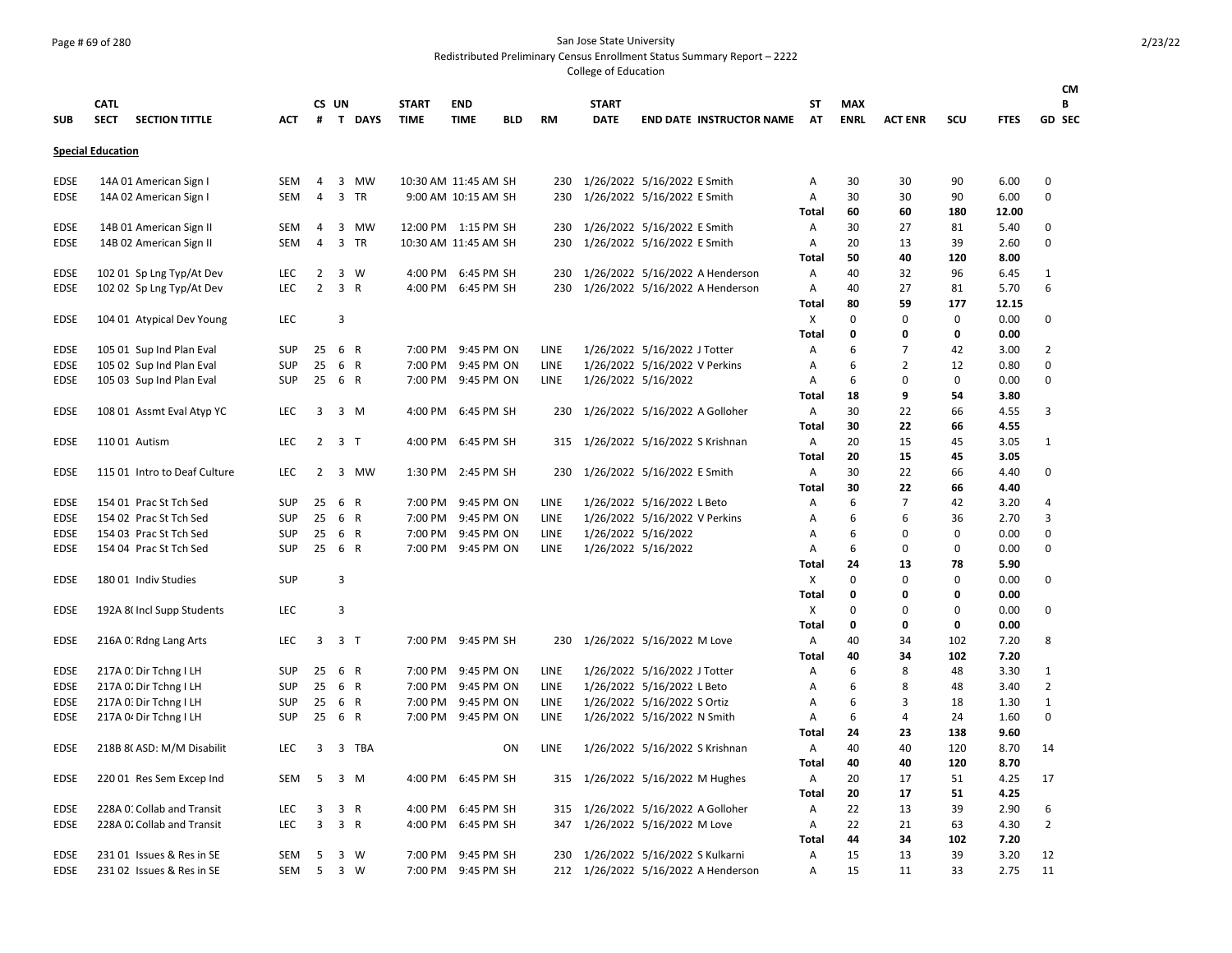## Page # 70 of 280 San Jose State University

Redistributed Preliminary Census Enrollment Status Summary Report – 2222

| <b>SUB</b>  | <b>CATL</b><br><b>SECT</b> | <b>SECTION TITTLE</b>     | <b>ACT</b> | CS UN<br>.# |     | <b>DAYS</b> | <b>START</b><br>TIME | <b>END</b><br><b>TIME</b> | <b>BLD</b> | <b>RM</b> | <b>START</b><br><b>DATE</b>    |                            | <b>END DATE INSTRUCTOR NAME</b> | <b>ST</b><br>AT | <b>MAX</b><br><b>ENRL</b> | <b>ACT ENR</b> | scu        | <b>FTES</b>    | <b>CM</b><br>В<br><b>GD SEC</b> |
|-------------|----------------------------|---------------------------|------------|-------------|-----|-------------|----------------------|---------------------------|------------|-----------|--------------------------------|----------------------------|---------------------------------|-----------------|---------------------------|----------------|------------|----------------|---------------------------------|
|             |                            |                           |            |             |     |             |                      |                           |            |           |                                |                            |                                 | Total           | 30                        | 24             | 72         | 5.95           |                                 |
| EDSE        |                            | 235A 0. Mvmt, SI, Health  | <b>LEC</b> | 3           |     | 3 W         | 4:00 PM              | 6:45 PM SH                |            | 212       | 1/26/2022 5/16/2022 S Krishnan |                            |                                 | A               | 30                        | 21             | 63         | 4.85           | - 13                            |
|             |                            |                           |            |             |     |             |                      |                           |            |           |                                |                            |                                 | Total           | 30                        | 21             | 63         | 4.85           |                                 |
| EDSE        |                            | 241 80 Emrg Tech All Lrn  | SEM        |             |     | 5 3 TBA     |                      |                           | ON         | LINE      |                                | 1/26/2022 5/16/2022 M Love |                                 | A               | 25                        | 20             | 60         | 4.10           | 2                               |
|             |                            |                           |            |             |     |             |                      |                           |            |           |                                |                            |                                 | Total           | 25                        | 20             | 60         | 4.10           |                                 |
| <b>EDSE</b> |                            | 279 01 Mgn Bhvr Empss SED | SEM        | -5.         | 3 T |             | 4:00 PM              | 6:45 PM SH                |            | 230       | 1/26/2022 5/16/2022 H Park     |                            |                                 | A               | 25                        | 17             | 51         | 3.40           | $\mathbf 0$                     |
|             |                            |                           |            |             |     |             |                      |                           |            |           |                                |                            | <b>Special Education Total</b>  | Total           | 25<br>590                 | 17<br>470      | 51<br>1545 | 3.40<br>109.10 |                                 |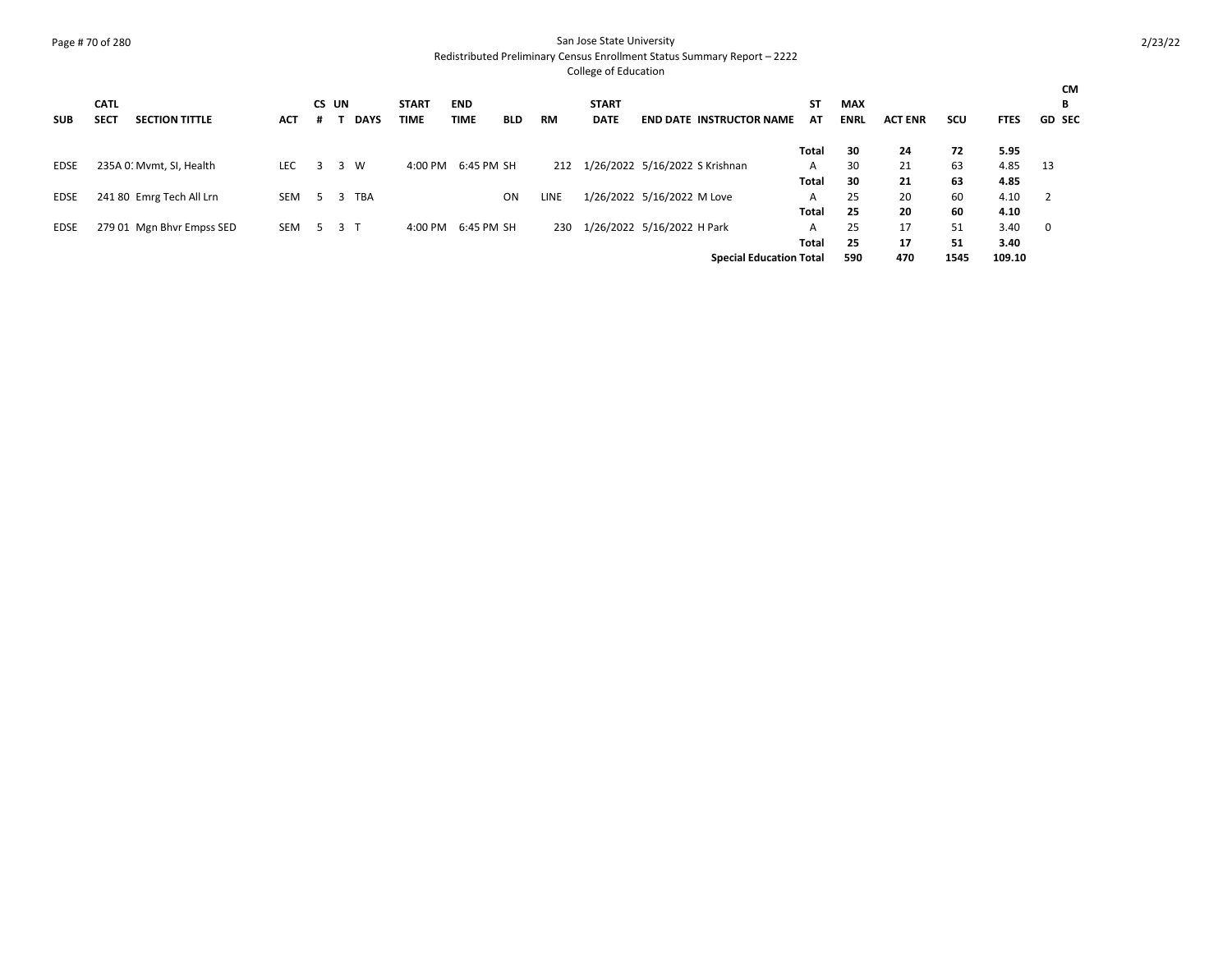## Page # 71 of 280 San Jose State University

Redistributed Preliminary Census Enrollment Status Summary Report – 2222

|             |                                      |            |    |       |                |              |                    |            |     |                                   |                                |                                           |                |             |                |             |             | <b>CM</b>      |
|-------------|--------------------------------------|------------|----|-------|----------------|--------------|--------------------|------------|-----|-----------------------------------|--------------------------------|-------------------------------------------|----------------|-------------|----------------|-------------|-------------|----------------|
|             | <b>CATL</b>                          |            |    | CS UN |                | <b>START</b> | <b>END</b>         |            |     | <b>START</b>                      |                                |                                           | SΤ             | <b>MAX</b>  |                |             |             | В              |
| <b>SUB</b>  | <b>SECT</b><br><b>SECTION TITTLE</b> | <b>ACT</b> |    |       | # T DAYS       | <b>TIME</b>  | <b>TIME</b>        | <b>BLD</b> | RM  | <b>DATE</b>                       |                                | <b>END DATE INSTRUCTOR NAME</b>           | AT             | <b>ENRL</b> | <b>ACT ENR</b> | scu         | <b>FTES</b> | GD SEC         |
|             | <b>Teacher Education</b>             |            |    |       |                |              |                    |            |     |                                   |                                |                                           |                |             |                |             |             |                |
| EDEL        | 108A O: Curr Rdng/Lang Arts          | <b>SEM</b> | 5  |       | 3 M            | 4:00 PM      | 6:45 PM SH         |            | 335 |                                   | 1/26/2022 5/16/2022 C Hood     |                                           | Α              | 30          | 24             | 48          | 4.80        | 0              |
| <b>EDEL</b> | 108A O. Curr Rdng/Lang Arts          | <b>SEM</b> | 5  |       | 3 <sub>1</sub> |              | 4:00 PM 6:45 PM SH |            |     | 335 1/26/2022 5/16/2022 D Miranda |                                |                                           | Α              | 16          | 14             | 28          | 2.80        | 0              |
| <b>EDEL</b> | 108A 0. Curr Rdng/Lang Arts          | SEM        | 5  |       | 3 W            | 4:00 PM      | 6:45 PM SH         |            |     | 335 1/26/2022 5/16/2022 A Briceno |                                |                                           | $\overline{A}$ | 30          | 23             | 46          | 4.60        | 0              |
| <b>EDEL</b> | 108A 04 Curr Rdng/Lang Arts          | SEM        |    | 3     |                |              |                    |            |     |                                   |                                |                                           | X              | $\mathbf 0$ | 0              | $\mathbf 0$ | 0.00        | 0              |
| <b>EDEL</b> | 108A 0! Curr Rdng/Lang Arts          | <b>SEM</b> | 5  |       | 3 M            | 4:00 PM      | 6:45 PM SH         |            |     | 211 1/26/2022 5/16/2022 A Briceno |                                |                                           | A              | 30          | 27             | 54          | 5.40        | 0              |
|             |                                      |            |    |       |                |              |                    |            |     |                                   |                                |                                           | Total          | 106         | 88             | 176         | 17.60       |                |
| EDEL        | 108B 01 Curr Science                 | <b>SEM</b> | 5  |       | 3 R            | 4:00 PM      | 6:45 PM SH         |            |     | 335 1/26/2022 5/16/2022 G Smith   |                                |                                           | Α              | 30          | 30             | 30          | 6.00        | 0              |
| EDEL        | 108B 02 Curr Science                 | <b>SEM</b> | 5  |       | 3 R            | 7:00 PM      | 9:45 PM SH         |            |     | 335 1/26/2022 5/16/2022 G Smith   |                                |                                           | Α              | 30          | 27             | 27          | 5.40        | 0              |
| EDEL        | 108B 0: Curr Science                 | SEM        | 5  |       | 3 W            |              | 7:00 PM 9:45 PM SH |            |     | 334 1/26/2022 5/16/2022 A Huang   |                                |                                           | Α              | 30          | 26             | 26          | 5.20        | 0              |
| EDEL        | 108B 0 <sup>2</sup> Curr Science     | <b>SEM</b> |    | 3     |                |              |                    |            |     |                                   |                                |                                           | X              | $\mathbf 0$ | 0              | 0           | 0.00        | 0              |
|             |                                      |            |    |       |                |              |                    |            |     |                                   |                                |                                           | <b>Total</b>   | 90          | 83             | 83          | 16.60       |                |
| <b>EDEL</b> | 108C 01 Curr Social Stu              | <b>SEM</b> | 5  |       | 3 <sub>T</sub> |              | 4:00 PM 6:45 PM SH |            | 334 |                                   | 1/26/2022 5/16/2022 W Watson   |                                           | A              | 30          | 26             | 26          | 6.10        | 18             |
| <b>EDEL</b> | 108C 02 Curr Social Stu              | <b>SEM</b> | 5  |       | 3 <sub>T</sub> | 7:00 PM      | 9:45 PM SH         |            |     | 335 1/26/2022 5/16/2022 M Nichols |                                |                                           | Α              | 30          | 19             | 19          | 4.75        | 19             |
| <b>EDEL</b> | 108C 0: Curr Social Stu              | <b>SEM</b> | 5  |       | $3 \, M$       | 7:00 PM      | 9:45 PM SH         |            |     | 335 1/26/2022 5/16/2022 J Asato   |                                |                                           | A              | 30          | 30             | 30          | 7.35        | 27             |
| EDEL        | 108C 0 <sup>2</sup> Curr Social Stu  | SEM        | 5  |       | 3 M            | 4:00 PM      | 6:45 PM SH         |            |     | 213 1/26/2022 5/16/2022 J Asato   |                                |                                           | Α              | 30          | 24             | 24          | 5.65        | 17             |
|             |                                      |            |    |       |                |              |                    |            |     |                                   |                                |                                           | Total          | 120         | 99             | 99          | 23.85       |                |
| EDEL        | 108D 0: Curr Math                    | <b>SEM</b> | 5  |       | $3 \, M$       | 4:00 PM      | 6:45 PM SH         |            | 334 | 1/26/2022 5/16/2022 P Swanson     |                                |                                           | Α              | 30          | 18             | 18          | 3.60        | 0              |
| <b>EDEL</b> | 108D 0. Curr Math                    | <b>SEM</b> | 5  |       | $3 \, M$       |              | 7:00 PM 9:45 PM SH |            |     | 334 1/26/2022 5/16/2022 P Swanson |                                |                                           | $\overline{A}$ | 30          | 27             | 27          | 5.90        | 10             |
| EDEL        | 108D 0. Curr Math                    | <b>SEM</b> |    | 3     |                |              |                    |            |     |                                   |                                |                                           | Χ              | 0           | 0              | 0           | 0.00        | 0              |
| EDEL        | 108D 0 Curr Math                     | SEM        | 5  | 3 R   |                |              | 4:00 PM 6:45 PM SH |            | 334 |                                   | 1/26/2022 5/16/2022 R Rios     |                                           | Α              | 30          | 18             | 18          | 3.60        | 0              |
|             |                                      |            |    |       |                |              |                    |            |     |                                   |                                |                                           | <b>Total</b>   | 90          | 63             | 63          | 13.10       |                |
| <b>EDEL</b> | 143A O: Phase I Stdt-Teach           | <b>SUP</b> |    |       | 25 4 TBA       |              |                    |            |     |                                   |                                | 1/26/2022 5/16/2022 D Nemecek             | A              | 12          | 10             | 40          | 2.67        | 0              |
| <b>EDEL</b> | 143A 0. Phase I Stdt-Teach           | <b>SUP</b> | 25 |       | 4 TBA          |              |                    |            |     |                                   | 1/26/2022 5/16/2022 W Kurtcu   |                                           | A              | 12          | 11             | 44          | 2.93        | 0              |
| <b>EDEL</b> | 143A 0: Phase I Stdt-Teach           | <b>SUP</b> | 25 |       | 4 TBA          |              |                    |            |     |                                   | 1/26/2022 5/16/2022 A Finkel   |                                           | A              | 10          | 11             | 44          | 2.93        | 0              |
| <b>EDEL</b> | 143A 04 Phase I Stdt-Teach           | <b>SUP</b> | 25 |       | 4 TBA          |              |                    |            |     |                                   | 1/26/2022 5/16/2022 S Hughes   |                                           | Α              | 12          | 10             | 40          | 2.67        | 0              |
| EDEL        | 143A 0! Phase I Stdt-Teach           | <b>SUP</b> | 25 |       | 4 TBA          |              |                    |            |     |                                   | 1/26/2022 5/16/2022 H Smith    |                                           | Α              | 10          | 6              | 24          | 1.60        | 0              |
| <b>EDEL</b> | 143A Of Phase I Stdt-Teach           | <b>SUP</b> | 25 |       | 4 TBA          |              |                    |            |     |                                   |                                | 1/26/2022 5/16/2022 E Fuentes-Mortensen A |                | 10          | 5              | 20          | 1.33        | 0              |
| EDEL        | 143A O. Phase I Stdt-Teach           | <b>SUP</b> | 25 |       | 4 TBA          |              |                    |            |     |                                   | 1/26/2022 5/16/2022 T Snow     |                                           | A              | 10          | $\overline{7}$ | 28          | 1.87        | 0              |
| <b>EDEL</b> | 143A Of Phase I Stdt-Teach           | <b>SUP</b> | 25 |       | 4 TBA          |              |                    |            |     |                                   | 1/26/2022 5/16/2022 R Rocha    |                                           | A              | 6           | $\overline{2}$ | 8           | 0.53        | 0              |
| EDEL        | 143A 0! Phase I Stdt-Teach           | <b>SUP</b> | 25 |       | 4 TBA          |              |                    |            |     |                                   | 1/26/2022 5/16/2022 L Sanborn  |                                           | Α              | 6           | 5              | 20          | 1.33        | 0              |
| <b>EDEL</b> | 143A 1( Phase I Stdt-Teach           | <b>SUP</b> | 25 |       | 4 TBA          |              |                    |            |     |                                   |                                | 1/26/2022 5/16/2022 J Wolowtiz            | Α              | 6           | 2              | 8           | 0.53        | 0              |
| <b>EDEL</b> | 143A 1: Phase I Stdt-Teach           | <b>SUP</b> | 25 |       | 4 TBA          |              |                    |            |     |                                   | 1/26/2022 5/16/2022 A Hinson   |                                           | Α              | 6           | 6              | 24          | 1.60        | 0              |
| <b>EDEL</b> | 143A 6( Phase I Stdt-Teach           | <b>SUP</b> | 25 |       | 4 TBA          |              |                    |            |     |                                   | 1/26/2022 5/16/2022            |                                           | A              | 6           | $\Omega$       | 0           | 0.00        | 0              |
| <b>EDEL</b> | 143A 6: Phase I Stdt-Teach           | <b>SUP</b> | 25 |       | 4 TBA          |              |                    |            |     |                                   | 1/26/2022 5/16/2022 A Busby    |                                           | Α              | 12          | 6              | 24          | 1.67        | $\mathbf 1$    |
| <b>EDEL</b> | 143A 6. Phase I Stdt-Teach           | <b>SUP</b> | 25 |       | 4 TBA          |              |                    |            |     |                                   | 1/26/2022 5/16/2022 L Cress    |                                           | Α              | 8           | $\overline{7}$ | 28          | 1.87        | 0              |
| <b>EDEL</b> | 143A 6: Phase I Stdt-Teach           | <b>SUP</b> | 25 |       | 4 TBA          |              |                    |            |     |                                   | 1/26/2022 5/16/2022            |                                           | Α              | 6           | $\mathbf 0$    | $\mathbf 0$ | 0.00        | 0              |
|             |                                      |            |    |       |                |              |                    |            |     |                                   |                                |                                           | Total          | 132         | 88             | 352         | 23.53       |                |
| <b>EDEL</b> | 143B 01 Phase 2 Stdt-Teach           | <b>SUP</b> |    |       | 25 10 TBA      |              |                    |            |     |                                   |                                | 1/26/2022 5/16/2022 P Swanson             | A              | 6           | 5              | 50          | 4.00        | 4              |
| EDEL        | 143B 02 Phase 2 Stdt-Teach           | <b>SUP</b> |    |       | 25 10 TBA      |              |                    |            |     |                                   | 1/26/2022 5/16/2022 J Asato    |                                           | Α              | 6           | 5              | 50          | 4.17        | 5              |
| <b>EDEL</b> | 143B 0: Phase 2 Stdt-Teach           | <b>SUP</b> |    |       | 25 10 TBA      |              |                    |            |     |                                   |                                | 1/26/2022 5/16/2022 E Scullion-Jones      | A              | 12          | 9              | 90          | 7.33        | 8              |
| EDEL        | 143B 04 Phase 2 Stdt-Teach           | <b>SUP</b> |    |       | 25 10 TBA      |              |                    |            |     |                                   |                                | 1/26/2022 5/16/2022 C Hartunian           | Α              | 12          | 11             | 110         | 8.83        | 9              |
| EDEL        | 143B 0! Phase 2 Stdt-Teach           | <b>SUP</b> |    |       | 25 10 TBA      |              |                    |            |     |                                   | 1/26/2022 5/16/2022 H Beck     |                                           | A              | 12          | $\overline{7}$ | 70          | 5.83        | $\overline{7}$ |
| EDEL        | 143B Of Phase 2 Stdt-Teach           | <b>SUP</b> | 25 |       | 10 TBA         |              |                    |            |     |                                   | 1/26/2022 5/16/2022 D Mitchell |                                           | Α              | 8           | $\overline{7}$ | 70          | 5.67        | 6              |
| <b>EDEL</b> | 143B 0. Phase 2 Stdt-Teach           | <b>SUP</b> |    |       | 25 10 TBA      |              |                    |            |     |                                   | 1/26/2022 5/16/2022 R Messina  |                                           | Α              | 6           | 3              | 30          | 2.50        | 3              |
| EDEL        | 143B 08 Phase 2 Stdt-Teach           | <b>SUP</b> |    |       | 25 10 TBA      |              |                    |            |     |                                   |                                | 1/26/2022 5/16/2022 S Aichele-Chang       | Α              | 10          | $\overline{7}$ | 70          | 5.50        | 5              |
| <b>EDEL</b> | 143B 0! Phase 2 Stdt-Teach           | <b>SUP</b> |    |       | 25 10 TBA      |              |                    |            |     |                                   | 1/26/2022 5/16/2022 J Kaay     |                                           | A              | 12          | 10             | 100         | 7.67        | 6              |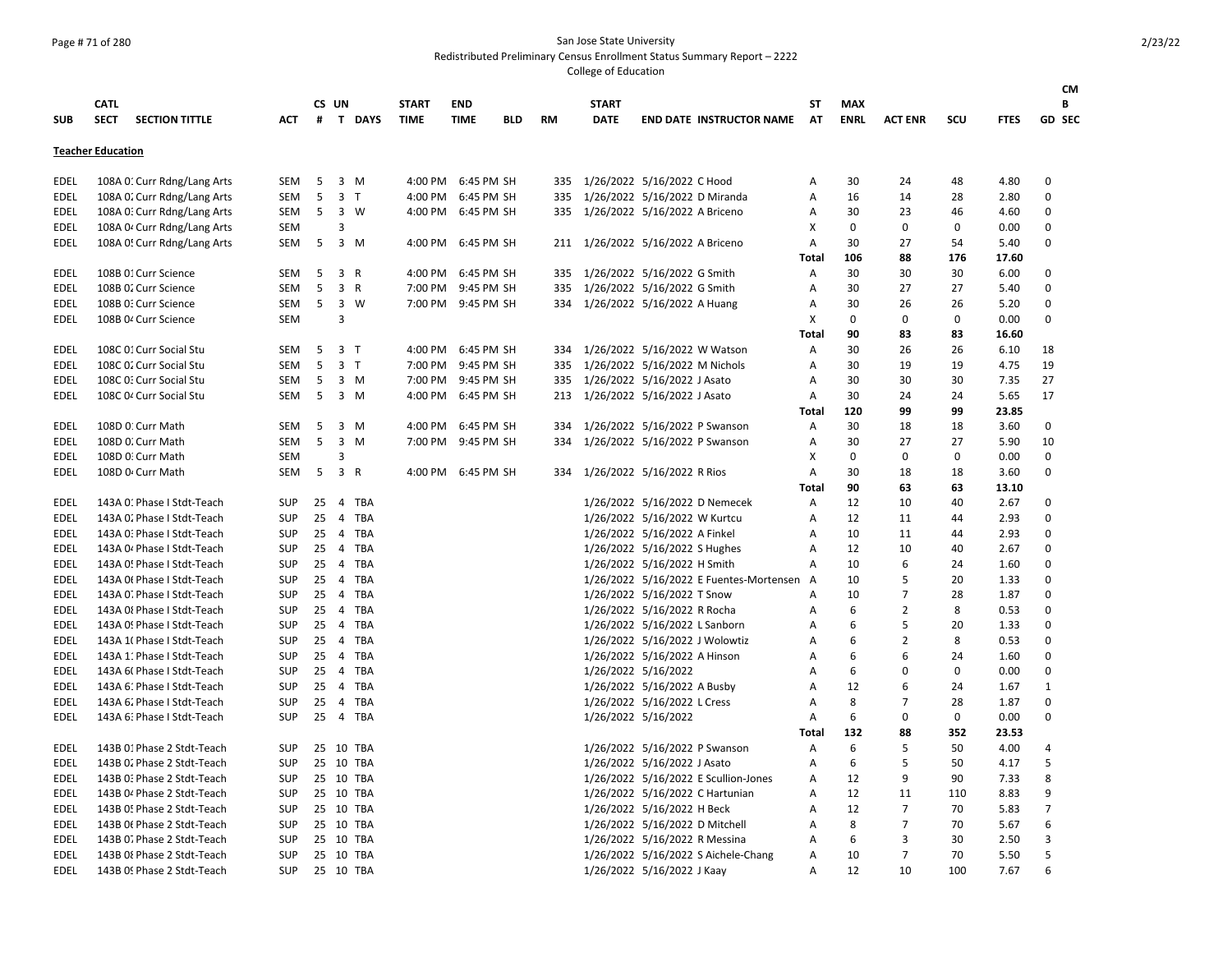## Page # 72 of 280 San Jose State University

Redistributed Preliminary Census Enrollment Status Summary Report – 2222

|              |                            |                                                    |                   |    |                         |                |                             |                           |            |           |                                  |                               |                                       |              |                    |                   |                    |               | CМ                       |
|--------------|----------------------------|----------------------------------------------------|-------------------|----|-------------------------|----------------|-----------------------------|---------------------------|------------|-----------|----------------------------------|-------------------------------|---------------------------------------|--------------|--------------------|-------------------|--------------------|---------------|--------------------------|
|              | <b>CATL</b><br><b>SECT</b> | <b>SECTION TITTLE</b>                              |                   | #  | CS UN                   | T DAYS         | <b>START</b><br><b>TIME</b> | <b>END</b><br><b>TIME</b> |            | <b>RM</b> | <b>START</b><br><b>DATE</b>      |                               |                                       | SΤ<br>AT     | MAX<br><b>ENRL</b> | <b>ACT ENR</b>    | scu                | <b>FTES</b>   | В<br><b>GD SEC</b>       |
| SUB          |                            |                                                    | <b>ACT</b>        |    |                         |                |                             |                           | <b>BLD</b> |           |                                  |                               | <b>END DATE INSTRUCTOR NAME</b>       |              |                    |                   |                    |               |                          |
| EDEL         |                            | 143B 1( Phase 2 Stdt-Teach                         | <b>SUP</b>        |    |                         | 25 10 TBA      |                             |                           |            |           |                                  |                               | 1/26/2022 5/16/2022 L Abrahams        | A            | 10                 | 9                 | 90                 | 7.50          | 9                        |
| EDEL         |                            | 143B 11 Phase 2 Stdt-Teach                         | <b>SUP</b>        |    |                         | 25 10 TBA      |                             |                           |            |           |                                  | 1/26/2022 5/16/2022           |                                       | A            | 6                  | 0                 | 0                  | 0.00          | 0                        |
| EDEL         |                            | 143B 12 Phase 2 Stdt-Teach                         | <b>SUP</b>        |    |                         | 25 10 TBA      |                             |                           |            |           |                                  |                               | 1/26/2022 5/16/2022 K Martinico       | Α            | 10                 | 6                 | 60                 | 5.00          | 6                        |
| EDEL         |                            | 143B 6( Phase 2 Stdt-Teach                         | <b>SUP</b>        |    |                         | 25 10 TBA      |                             |                           |            |           |                                  |                               | 1/26/2022 5/16/2022 B Rodriguez       | Α            | 8                  | 7                 | 70                 | 5.67          | 6                        |
| EDEL         |                            | 143B 61 Phase 2 Stdt-Teach                         | <b>SUP</b>        |    |                         | 25 10 TBA      |                             |                           |            |           |                                  | 1/26/2022 5/16/2022 A Ramirez |                                       | A            | 8                  | 6                 | 60                 | 4.50          | 3                        |
| EDEL         |                            | 143B 62 Phase 2 Stdt-Teach                         | <b>SUP</b>        |    |                         | 25 10 TBA      |                             |                           |            |           |                                  | 1/26/2022 5/16/2022 P Latham  |                                       | Α            | 8                  | $\overline{7}$    | 70                 | 5.50          | 5                        |
| EDEL         |                            | 143B 6: Phase 2 Stdt-Teach                         | <b>SUP</b>        |    |                         | 25 10 TBA      |                             |                           |            |           |                                  | 1/26/2022 5/16/2022           |                                       | Α            | 8                  | $\mathbf 0$       | 0                  | 0.00          | $\Omega$                 |
|              |                            |                                                    |                   |    |                         |                |                             |                           |            |           |                                  |                               |                                       | <b>Total</b> | 142                | 99                | 990                | 79.67         |                          |
| EDSC         |                            | 184X 01 Stdt Tchg I                                | <b>SUP</b>        |    |                         | 36 6 TBA       |                             |                           |            |           |                                  | 1/26/2022 5/16/2022 M Felton  |                                       | Α            | 6                  | 5                 | 30                 | 2.00          | 0                        |
| EDSC         |                            | 184X 02 Stdt Tchg I                                | <b>SUP</b>        | 36 |                         | 6 TBA          |                             |                           |            |           |                                  | 1/26/2022 5/16/2022 K Aguilar |                                       | Α            | 6                  | $\overline{4}$    | 24                 | 1.60          | $\Omega$                 |
| EDSC         |                            | 184X 0: Stdt Tchg I                                | <b>SUP</b>        |    |                         | 36 6 TBA       |                             |                           |            |           |                                  |                               | 1/26/2022 5/16/2022 L Bernbaum        | A            | 10                 | 8                 | 48                 | 3.20          | $\Omega$                 |
| <b>EDSC</b>  |                            | 184X 04 Stdt Tchg I                                | <b>SUP</b>        | 36 |                         | 6 TBA          |                             |                           |            |           |                                  |                               | 1/26/2022 5/16/2022 M Haggerty        | Α            | 8                  | 6                 | 36                 | 2.40          | $\Omega$                 |
| <b>EDSC</b>  |                            | 184X 0! Stdt Tchg I                                | SUP               |    |                         | 36 6 TBA       |                             |                           |            |           |                                  | 1/26/2022 5/16/2022 R McKay   |                                       | Α            | 8                  | 6                 | 36                 | 2.40          | $\Omega$                 |
| <b>EDSC</b>  |                            | 184X Of Stdt Tchg I                                | <b>SUP</b>        |    |                         | 36 6 TBA       |                             |                           |            |           |                                  |                               | 1/26/2022 5/16/2022 R Calonico        | A            | 5                  | 1                 | 6                  | 0.40          | $\Omega$                 |
| EDSC         |                            | 184X 0. Stdt Tchg I                                | SUP               |    |                         | 36 6 TBA       |                             |                           |            |           |                                  |                               | 1/26/2022 5/16/2022 L Weckesser       | A            | 8                  | 6                 | 36                 | 2.40          | $\Omega$                 |
| EDSC         |                            | 184X Of Stdt Tchg                                  | SUP               |    |                         | 36 6 TBA       |                             |                           |            |           |                                  | 1/26/2022 5/16/2022 J Holly   |                                       | A            | 8                  | 9                 | 54                 | 3.60          | $\Omega$                 |
| EDSC         |                            | 184X 09 Stdt Tchg I                                | <b>SUP</b>        |    |                         | 36 6 TBA       |                             |                           |            |           |                                  | 1/26/2022 5/16/2022 J Sowers  |                                       | A            | 8                  | 6                 | 36                 | 2.40          | $\Omega$                 |
| EDSC         |                            | 184X 1(Stdt Tchg I                                 | <b>SUP</b>        | 36 |                         | 6 TBA          |                             |                           |            |           |                                  |                               | 1/26/2022 5/16/2022 S Huitzilopochtli | A            | 5                  | $\overline{2}$    | 12                 | 0.80          | $\Omega$                 |
| EDSC         |                            | 184X 11 Stdt Tchg I                                | <b>SUP</b>        | 36 |                         | 6 TBA          |                             |                           |            |           |                                  | 1/26/2022 5/16/2022 J Carlson |                                       | A            | 8                  | 5                 | 30                 | 2.00          | $\Omega$                 |
| EDSC         |                            | 184X 12 Stdt Tchg I                                | <b>SUP</b>        | 36 |                         | 6 TBA          |                             |                           |            |           |                                  |                               | 1/26/2022 5/16/2022 E Gauvreau        | Α            | 8                  | 5                 | 30                 | 2.00          | $\Omega$                 |
|              |                            |                                                    |                   |    |                         |                |                             |                           |            |           |                                  |                               |                                       | Total        | 88                 | 63                | 378                | 25.20         |                          |
| EDTE         |                            | 180 01 Indiv Studies                               | SUP               | 78 |                         | 2 TBA          |                             |                           |            |           |                                  | 1/26/2022 5/16/2022 K Aguilar |                                       | Α            | 6                  | $\overline{4}$    | 8                  | 0.53          | 0                        |
| EDTE         |                            | 180 02 Indiv Studies                               | SUP               | 78 |                         | 3 TBA          |                             |                           |            |           |                                  | 1/26/2022 5/16/2022           |                                       | Α            | 3                  | $\Omega$          | 0                  | 0.00          | $\Omega$                 |
| EDTE         |                            | 180 03 Indiv Studies                               | <b>SUP</b>        |    |                         | 78 1 TBA       |                             |                           |            |           |                                  | 1/26/2022 5/16/2022           |                                       | Α            | 3                  | $\Omega$          | 0                  | 0.00          | $\Omega$                 |
|              |                            |                                                    |                   |    |                         |                |                             |                           |            |           |                                  |                               |                                       | <b>Total</b> | 12                 | $\overline{a}$    | 8                  | 0.53          |                          |
| EDTE         |                            | 208 01 Educ Sociology                              | SEM               | 5  | $\overline{\mathbf{3}}$ | M              |                             | 4:00 PM 6:45 PM SH        |            | 347       | 1/26/2022 5/16/2022 L Poza       |                               |                                       | Α            | 15                 | 10                | 30                 | 2.00          | $\Omega$                 |
| EDTE         |                            | 208 02 Educ Sociology                              | SEM               |    | 3                       |                |                             |                           |            |           |                                  |                               |                                       | X            | 0                  | $\mathbf 0$       | 0                  | 0.00          | 0                        |
| EDTE         |                            | 208 03 Educ Sociology                              | SEM               | 5  |                         | 3 W            |                             | 4:00 PM 6:45 PM SH        |            | 347       | 1/26/2022 5/16/2022 C Rabin      |                               |                                       | Α            | 30                 | 24                | 72                 | 4.80          | $\Omega$                 |
| EDTE         |                            | 208 10 Educ Sociology                              | SEM               | 5  |                         | 3 M            |                             | 4:00 PM 6:45 PM SH        |            | 311       | 1/26/2022 5/16/2022 T Johnson    |                               |                                       | Α            | 30                 | 27                | 81                 | 5.45          | $\mathbf{1}$             |
| EDTE         |                            | 208 11 Educ Sociology                              | SEM               | 5  |                         | $3 \, M$       |                             | 7:00 PM 9:45 PM SH        |            |           | 311 1/26/2022 5/16/2022 N Lang   |                               |                                       | Α            | 30                 | 16                | 48                 | 3.25          | $\mathbf{1}$<br>$\Omega$ |
| EDTE         |                            | 208 12 Educ Sociology                              | <b>SEM</b>        |    | 3                       |                |                             |                           |            |           |                                  |                               |                                       | X            | 0<br>105           | $\mathbf 0$<br>77 | $\mathbf 0$<br>231 | 0.00          |                          |
|              |                            |                                                    |                   |    | 3                       |                |                             |                           |            |           |                                  |                               |                                       | Total<br>X   | 0                  | $\Omega$          | $\mathbf 0$        | 15.50<br>0.00 | $\Omega$                 |
| EDTE         |                            | 224 01 Ed Psych Seminar                            | SEM<br><b>SEM</b> | 5  |                         | 3 W            |                             | 4:00 PM 6:45 PM SH        |            |           |                                  |                               |                                       |              | 30                 | 21                |                    |               | $\Omega$                 |
| EDTE         |                            | 224 02 Ed Psych Seminar                            | <b>SEM</b>        | 5  |                         | 3 W            |                             | 7:00 PM 9:45 PM SH        |            | 335       | 313 1/26/2022 5/16/2022 S Cooper |                               |                                       | A<br>A       | 30                 | 22                | 63<br>66           | 4.20<br>4.40  | $\Omega$                 |
| EDTE         |                            | 224 03 Ed Psych Seminar                            | <b>SEM</b>        | 5  | $\overline{3}$          | $\mathsf{T}$   | 12:00 PM 2:45 PM SH         |                           |            | 334       | 1/26/2022 5/16/2022 S Cooper     |                               |                                       | A            | 30                 | 24                | 72                 |               | $\Omega$                 |
| EDTE<br>EDTE |                            | 224 10 Ed Psych Seminar<br>224 11 Ed Psych Seminar | <b>SEM</b>        |    | 3                       |                |                             |                           |            |           | 1/26/2022 5/16/2022 R Marachi    |                               |                                       | X            | 0                  | 0                 | 0                  | 4.80<br>0.00  | $\Omega$                 |
| EDTE         |                            | 224 12 Ed Psych Seminar                            | SEM               | 5  |                         | 3 R            | 4:00 PM                     | 6:45 PM SH                |            | 313       | 1/26/2022 5/16/2022 S Cooper     |                               |                                       | Α            | 30                 | 15                | 45                 | 3.00          | $\Omega$                 |
|              |                            |                                                    |                   |    |                         |                |                             |                           |            |           |                                  |                               |                                       | <b>Total</b> | 120                | 82                | 246                | 16.40         |                          |
| EDTE         |                            | 250 01 Qual Res in Educ                            | SEM               | 5  |                         | 3 <sub>T</sub> | 7:00 PM                     | 9:45 PM SH                |            | 239       | 1/26/2022 5/16/2022 N Lang       |                               |                                       | Α            | 30                 | 26                | 78                 | 5.20          | $\Omega$                 |
| EDTE         |                            | 250 02 Qual Res in Educ                            | SEM               | 5  |                         | 3 W            | 7:00 PM                     | 9:45 PM SH                |            | 239       | 1/26/2022 5/16/2022 G Smith      |                               |                                       | Α            | 30                 | 22                | 66                 | 4.40          | 0                        |
| EDTE         |                            | 250 03 Qual Res in Educ                            | SEM               | 5  |                         | 3 M            | 4:00 PM                     | 6:45 PM SH                |            | 239       | 1/26/2022 5/16/2022 N Lang       |                               |                                       | Α            | 30                 | 22                | 66                 | 4.40          | 0                        |
| <b>EDTE</b>  |                            | 250 04 Qual Res in Educ                            | SEM               | 5  |                         | 3 R            |                             | 7:00 PM 9:45 PM SH        |            |           |                                  |                               | 311 1/26/2022 5/16/2022 J Maleksalehi | Α            | 15                 | 13                | 39                 | 2.65          | $\mathbf{1}$             |
| <b>EDTE</b>  |                            | 250 10 Qual Res in Educ                            | SEM               | 5  |                         | $3 \, M$       |                             | 7:00 PM 9:45 PM SH        |            | 314       |                                  |                               | 1/26/2022 5/16/2022 J Maleksalehi     | Α            | 30                 | 20                | 60                 | 4.00          | $\Omega$                 |
| EDTE         |                            | 250 11 Qual Res in Educ                            | SEM               | 5  |                         | 3 <sub>T</sub> | 7:00 PM                     | 9:45 PM SH                |            | 311       | 1/26/2022 5/16/2022 S Vecellio   |                               |                                       | A            | 30                 | 19                | 57                 | 3.80          | $\mathbf 0$              |
| EDTE         |                            | 250 12 Qual Res in Educ                            | <b>SEM</b>        | 5  |                         | 3 W            |                             | 4:00 PM 6:45 PM SH        |            | 314       | 1/26/2022 5/16/2022 T Johnson    |                               |                                       | A            | 30                 | 18                | 54                 | 3.65          | $\mathbf{1}$             |
|              |                            |                                                    |                   |    |                         |                |                             |                           |            |           |                                  |                               |                                       | <b>Total</b> | 195                | 140               | 420                | 28.10         |                          |
| EDTE         |                            | 260 01 Cr Pers Sch Pl Dem                          | SEM               | 5  |                         | 3 <sub>T</sub> |                             | 4:00 PM 6:45 PM SH        |            | 239       | 1/26/2022 5/16/2022 W Kurtcu     |                               |                                       | Α            | 30                 | 26                | 78                 | 5.20          | $\Omega$                 |
|              |                            |                                                    |                   |    |                         |                |                             |                           |            |           |                                  |                               |                                       |              |                    |                   |                    |               |                          |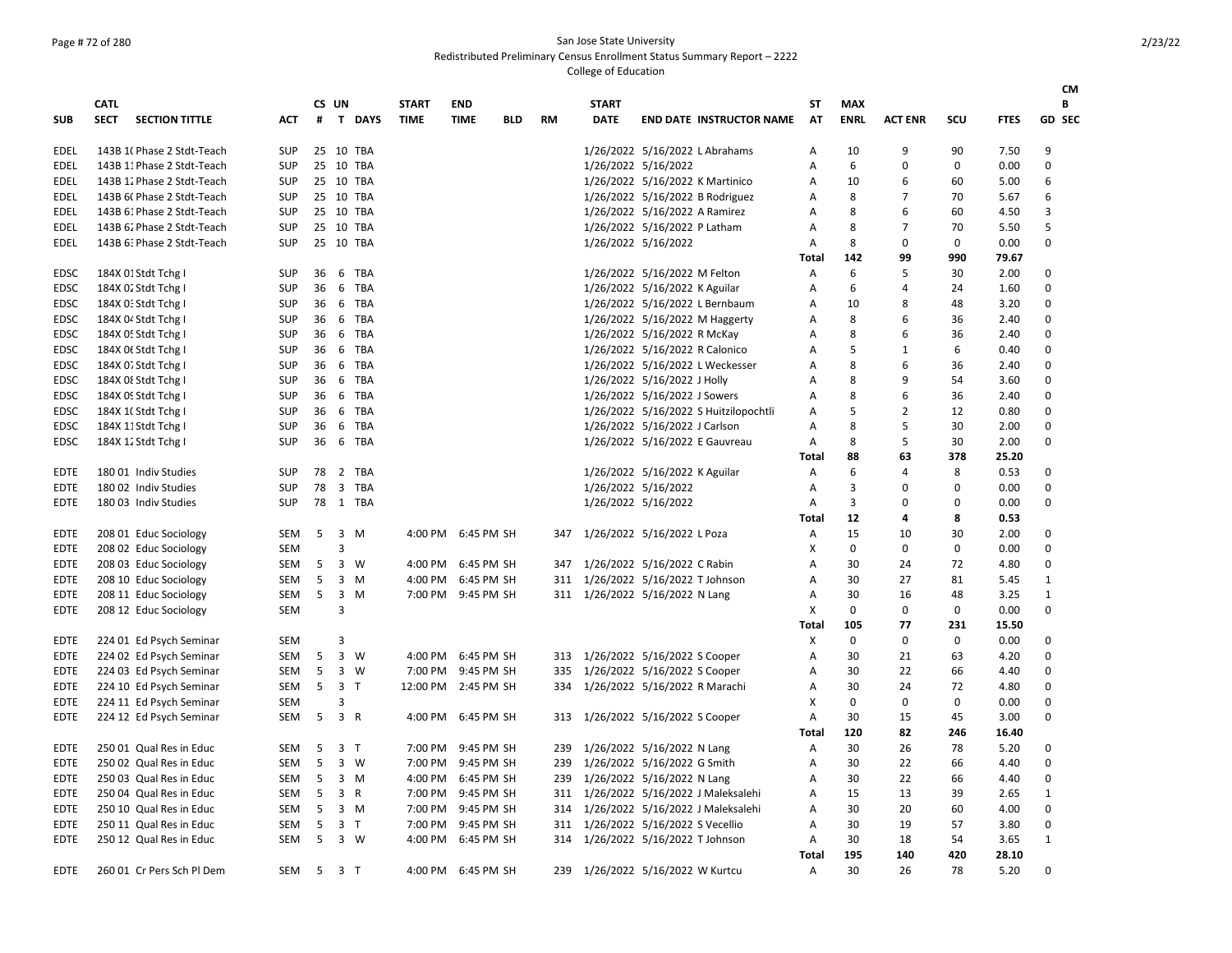## Page # 73 of 280 San Jose State University

Redistributed Preliminary Census Enrollment Status Summary Report – 2222

|             |                            |                               |            |    |                |          |                             |                           |            |           |                             |                                     |                           |                           |                |             |             | <b>CM</b>      |
|-------------|----------------------------|-------------------------------|------------|----|----------------|----------|-----------------------------|---------------------------|------------|-----------|-----------------------------|-------------------------------------|---------------------------|---------------------------|----------------|-------------|-------------|----------------|
| <b>SUB</b>  | <b>CATL</b><br><b>SECT</b> | <b>SECTION TITTLE</b>         | <b>ACT</b> | #  | CS UN          | T DAYS   | <b>START</b><br><b>TIME</b> | <b>END</b><br><b>TIME</b> | <b>BLD</b> | <b>RM</b> | <b>START</b><br><b>DATE</b> | <b>END DATE INSTRUCTOR NAME</b>     | ST<br>AT                  | <b>MAX</b><br><b>ENRL</b> | <b>ACT ENR</b> | SCU         | <b>FTES</b> | В<br>GD SEC    |
|             |                            |                               |            |    |                |          |                             |                           |            |           |                             |                                     |                           |                           |                |             |             |                |
| EDTE        |                            | 260 02 Cr Pers Sch Pl Dem     | SEM        | 5  |                | 3 W      | 4:00 PM                     | 6:45 PM SH                |            | 239       |                             | 1/26/2022 5/16/2022 L Kassab        | Α                         | 30                        | 25             | 75          | 5.00        | 0              |
| <b>EDTE</b> |                            | 260 03 Cr Pers Sch Pl Dem     | SEM        | 5  |                | $3 \, M$ | 7:00 PM                     | 9:45 PM SH                |            | 239       |                             | 1/26/2022 5/16/2022 K Cross         | Α                         | 30                        | 24             | 72          | 4.80        | 0              |
| <b>EDTE</b> |                            | 260 04 Cr Pers Sch Pl Dem     | SEM        | 5  | 3 R            |          | 4:00 PM                     | 6:45 PM SH                |            |           |                             | 311 1/26/2022 5/16/2022 K Cross     | Α                         | 20                        | 13             | 39          | 2.65        | 1              |
| EDTE        |                            | 260 10 Cr Pers Sch Pl Dem     | <b>SEM</b> | 5  |                | $3 \, M$ | 4:00 PM                     | 6:45 PM SH                |            | 433       |                             | 1/26/2022 5/16/2022 K Cross         | A                         | 33                        | 22             | 66          | 4.40        | $\mathbf 0$    |
| <b>EDTE</b> |                            | 260 11 Cr Pers Sch Pl Dem     | SEM        | 5  | $\overline{3}$ | R        | 4:00 PM                     | 6:45 PM SH                |            | 433       |                             | 1/26/2022 5/16/2022 L Kassab        | Α                         | 33                        | 22             | 66          | 4.40        | 0              |
| <b>EDTE</b> |                            | 260 12 Cr Pers Sch Pl Dem     | SEM        | 5  | 3 R            |          | 4:00 PM                     | 6:45 PM SH                |            | 314       |                             | 1/26/2022 5/16/2022 N Ramos-Beban   | Α                         | 33                        | 21             | 63          | 4.20        | 0              |
|             |                            |                               |            |    |                |          |                             |                           |            |           |                             |                                     | <b>Total</b>              | 209                       | 153            | 459         | 30.65       |                |
| EDTE        |                            | 262 01 L2 Lang/Lit Devlt      | <b>SEM</b> | 5  | 3 <sub>T</sub> |          | 4:00 PM                     | 6:45 PM SH                |            | 311       |                             | 1/26/2022 5/16/2022 A Ramirez       | A                         | 30                        | 26             | 78          | 5.20        | 0              |
| EDTE        |                            | 262 02 L2 Lang/Lit Devlt      | <b>SEM</b> |    | 3              |          |                             |                           |            |           |                             |                                     | X                         | 0                         | 0              | 0           | 0.00        | 0              |
| <b>EDTE</b> |                            | 262 03 L2 Lang/Lit Devlt      | SEM        | 5  | 3 R            |          | 4:00 PM                     | 6:45 PM SH                |            |           |                             | 213 1/26/2022 5/16/2022 B Rodriguez | Α                         | 15                        | 11             | 33          | 2.20        | 0              |
| <b>EDTE</b> |                            | 262 10 L2 Lang/Lit Devlt      | SEM        | 5  |                | 3 M      | 12:00 PM                    | 2:45 PM SH                |            | 334       |                             | 1/26/2022 5/16/2022 B Rodriguez     | Α                         | 30                        | 22             | 66          | 4.40        | $\mathbf 0$    |
| <b>EDTE</b> |                            | 262 11 L2 Lang/Lit Devlt      | <b>SEM</b> | 5  |                | $3 \, M$ |                             | 4:00 PM 6:45 PM SH        |            |           |                             | 313 1/26/2022 5/16/2022 B Rodriguez | Α                         | 30                        | 18             | 54          | 3.60        | $\mathbf 0$    |
| EDTE        |                            | 262 12 L2 Lang/Lit Devlt      | <b>SEM</b> |    | $\overline{3}$ |          |                             |                           |            |           |                             |                                     | $\mathsf{x}$              | 0                         | 0              | 0           | 0.00        | $\mathbf 0$    |
|             |                            |                               |            |    |                |          |                             |                           |            |           |                             |                                     | <b>Total</b>              | 105                       | 77             | 231         | 15.40       |                |
| <b>EDTE</b> |                            | 282 10 Assessment/Evaluation  | SEM        | 5  | 3 F            |          | 12:00 PM                    | 2:45 PM SH                |            | 334       |                             | 1/26/2022 5/16/2022 C Holmberg      | Α                         | 30                        | 23             | 69          | 4.60        | 0              |
| <b>EDTE</b> |                            | 282 11 Assessment/Evaluation  | <b>SEM</b> | 5  | 3              | W        | 7:00 PM                     | 9:45 PM SH                |            | 433       |                             | 1/26/2022 5/16/2022 C Holmberg      | Α                         | 30                        | 16             | 48          | 3.20        | $\mathbf 0$    |
| EDTE        |                            | 282 12 Assessment/Evaluation  | <b>SEM</b> |    | 3              |          |                             |                           |            |           |                             |                                     | $\boldsymbol{\mathsf{x}}$ | 0                         | 0              | 0           | 0.00        | $\mathbf 0$    |
|             |                            |                               |            |    |                |          |                             |                           |            |           |                             |                                     | <b>Total</b>              | 60                        | 39             | 117         | 7.80        |                |
| <b>EDTE</b> |                            | 294 80 Hlth & Spec Ed Teacher | SEM        | 6  |                | 3 TBA    |                             |                           |            |           |                             | 1/26/2022 5/16/2022 C Rabin         | Α                         | 30                        | 25             | 75          | 5.00        | 0              |
| <b>EDTE</b> |                            | 294 81 Hith & Spec Ed Teacher | <b>SEM</b> |    | 3              |          |                             |                           |            |           |                             |                                     | x                         | $\Omega$                  | 0              | 0           | 0.00        | $\mathbf 0$    |
| EDTE        |                            | 294 82 Hith & Spec Ed Teacher | <b>SEM</b> |    | $\overline{3}$ |          |                             |                           |            |           |                             |                                     | X                         | 0                         | 0              | 0           | 0.00        | 0              |
| EDTE        |                            | 294 85 Hlth & Spec Ed Teacher | SEM        | 6  | 3              | TBA      |                             |                           |            |           |                             | 1/26/2022 5/16/2022 J Madigan       | Α                         | 30                        | 22             | 66          | 4.40        | 0              |
| <b>EDTE</b> |                            | 294 86 Hlth & Spec Ed Teacher | SEM        | 6  |                | 3 TBA    |                             |                           |            |           |                             | 1/26/2022 5/16/2022 J Madigan       | Α                         | 30                        | 25             | 75          | 5.00        | 0              |
| EDTE        |                            | 294 87 Hlth & Spec Ed Teacher | <b>SEM</b> | 6  |                | 3 TBA    |                             |                           |            |           |                             | 1/26/2022 5/16/2022 J Madigan       | Α                         | 30                        | 30             | 90          | 6.00        | 0              |
| EDTE        |                            | 294 88 Hith & Spec Ed Teacher | <b>SEM</b> |    | 3              |          |                             |                           |            |           |                             |                                     | X                         | $\mathbf 0$               | 0              | 0           | 0.00        | $\mathbf 0$    |
| EDTE        |                            | 294 89 Hith & Spec Ed Teacher | <b>SEM</b> |    | 3              |          |                             |                           |            |           |                             |                                     | X                         | 0                         | 0              | 0           | 0.00        | 0              |
| <b>EDTE</b> |                            | 294 90 Hlth & Spec Ed Teacher | SEM        |    | 3              |          |                             |                           |            |           |                             |                                     | X                         | 0                         | 0              | 0           | 0.00        | 0              |
|             |                            |                               |            |    |                |          |                             |                           |            |           |                             |                                     | <b>Total</b>              | 120                       | 102            | 306         | 20.40       |                |
| EDTE        |                            | 298 01 Spec Studies           | <b>SUP</b> | 48 |                | 3 TBA    |                             |                           |            |           |                             | 1/26/2022 5/16/2022 C Rabin         | A                         | 12                        | 12             | 36          | 3.00        | 12             |
| EDTE        |                            | 298 02 Spec Studies           | <b>SUP</b> | 48 |                | 3 TBA    |                             |                           |            |           |                             | 1/26/2022 5/16/2022 G Smith         | Α                         | 12                        | 12             | 36          | 3.00        | 12             |
| EDTE        |                            | 298 03 Spec Studies           | <b>SUP</b> | 48 |                | 3 TBA    |                             |                           |            |           |                             | 1/26/2022 5/16/2022 W Watson        | Α                         | 12                        | 12             | 36          | 3.00        | 12             |
| <b>EDTE</b> |                            | 298 04 Spec Studies           | <b>SUP</b> | 48 |                | 3 TBA    |                             |                           |            |           |                             | 1/26/2022 5/16/2022 W Watson        | Α                         | 12                        | 11             | 33          | 2.75        | 11             |
| EDTE        |                            | 298 05 Spec Studies           | <b>SUP</b> | 48 |                | 3 TBA    |                             |                           |            |           |                             | 1/26/2022 5/16/2022 N Ramos-Beban   | A                         | 12                        | 12             | 36          | 3.00        | 12             |
| EDTE        |                            | 298 06 Spec Studies           | SUP        | 48 |                | 3 TBA    |                             |                           |            |           |                             | 1/26/2022 5/16/2022 N Ramos-Beban   | Α                         | 12                        | 11             | 33          | 2.75        | 11             |
| <b>EDTE</b> |                            | 298 07 Spec Studies           | <b>SUP</b> | 48 |                | 3 TBA    |                             |                           |            |           |                             | 1/26/2022 5/16/2022 M Green         | Α                         | 12                        | 12             | 36          | 3.00        | 12             |
| <b>EDTE</b> |                            | 298 08 Spec Studies           | <b>SUP</b> | 48 |                | 3 TBA    |                             |                           |            |           |                             | 1/26/2022 5/16/2022                 | Α                         | 6                         | $\Omega$       | 0           | 0.00        | 0              |
| <b>EDTE</b> |                            | 298 09 Spec Studies           | <b>SUP</b> | 48 |                | 5 TBA    |                             |                           |            |           |                             | 1/26/2022 5/16/2022 H Schlaman      | A                         | 6                         | 4              | 20          | 1.67        | 4              |
| EDTE        |                            | 298 10 Spec Studies           | SUP        | 48 |                | 6 TBA    |                             |                           |            |           |                             | 1/26/2022 5/16/2022 H Schlaman      | Α                         | 6                         | $\overline{2}$ | 12          | 1.00        | $\overline{2}$ |
| <b>EDTE</b> |                            | 298 12 Spec Studies           | <b>SUP</b> | 48 |                | 6 TBA    |                             |                           |            |           |                             | 1/26/2022 5/16/2022 L Poza          | Α                         | 14                        | 12             | 72          | 6.00        | 12             |
| EDTE        |                            | 298 13 Spec Studies           | <b>SUP</b> | 48 |                | 6 TBA    |                             |                           | ON         | LINE      |                             | 1/26/2022 5/16/2022 B LaMay         | Α                         | 14                        | 6              | 36          | 3.00        | 6              |
| <b>EDTE</b> |                            | 298 14 Spec Studies           | <b>SUP</b> | 48 |                | 6 TBA    |                             |                           |            |           |                             | 1/26/2022 5/16/2022 L Kassab        | A                         | 14                        | 12             | 72          | 6.00        | 12             |
| EDTE        |                            | 298 15 Spec Studies           | SUP        | 48 |                | 6 TBA    |                             |                           |            |           |                             | 1/26/2022 5/16/2022 S Vecellio      | Α                         | 24                        | 20             | 120         | 10.00       | 20             |
| <b>EDTE</b> |                            | 298 16 Spec Studies           | <b>SUP</b> | 48 |                | 5 TBA    |                             |                           |            |           |                             | 1/26/2022 5/16/2022 S Vecellio      | Α                         | 6                         | 4              | 20          | 1.67        | 4              |
| <b>EDTE</b> |                            | 298 17 Spec Studies           | <b>SUP</b> | 48 |                | 6 TBA    |                             |                           |            |           |                             | 1/26/2022 5/16/2022 H Schlaman      | Α                         | 6                         | 5              | 30          | 2.50        | 5              |
| <b>EDTE</b> |                            | 298 18 Spec Studies           | <b>SUP</b> | 48 | 5              | TBA      |                             |                           |            |           |                             | 1/26/2022 5/16/2022 B LaMay         | A                         | 6                         | 3              | 15          | 1.25        | 3              |
| EDTE        |                            |                               | <b>SUP</b> | 48 |                | 5 TBA    |                             |                           |            |           |                             |                                     | A                         | 6                         | 0              | $\mathbf 0$ | 0.00        | 0              |
|             |                            | 298 19 Spec Studies           |            |    |                |          |                             |                           |            |           |                             | 1/26/2022 5/16/2022                 | <b>Total</b>              | 192                       | 150            | 643         | 53.58       |                |
|             |                            |                               |            |    |                |          |                             |                           |            |           |                             | <b>Teacher Education Total</b>      |                           | 1886                      | 1407           | 4802        | 387.92      |                |
|             |                            |                               |            |    |                |          |                             |                           |            |           |                             |                                     |                           |                           |                |             |             |                |